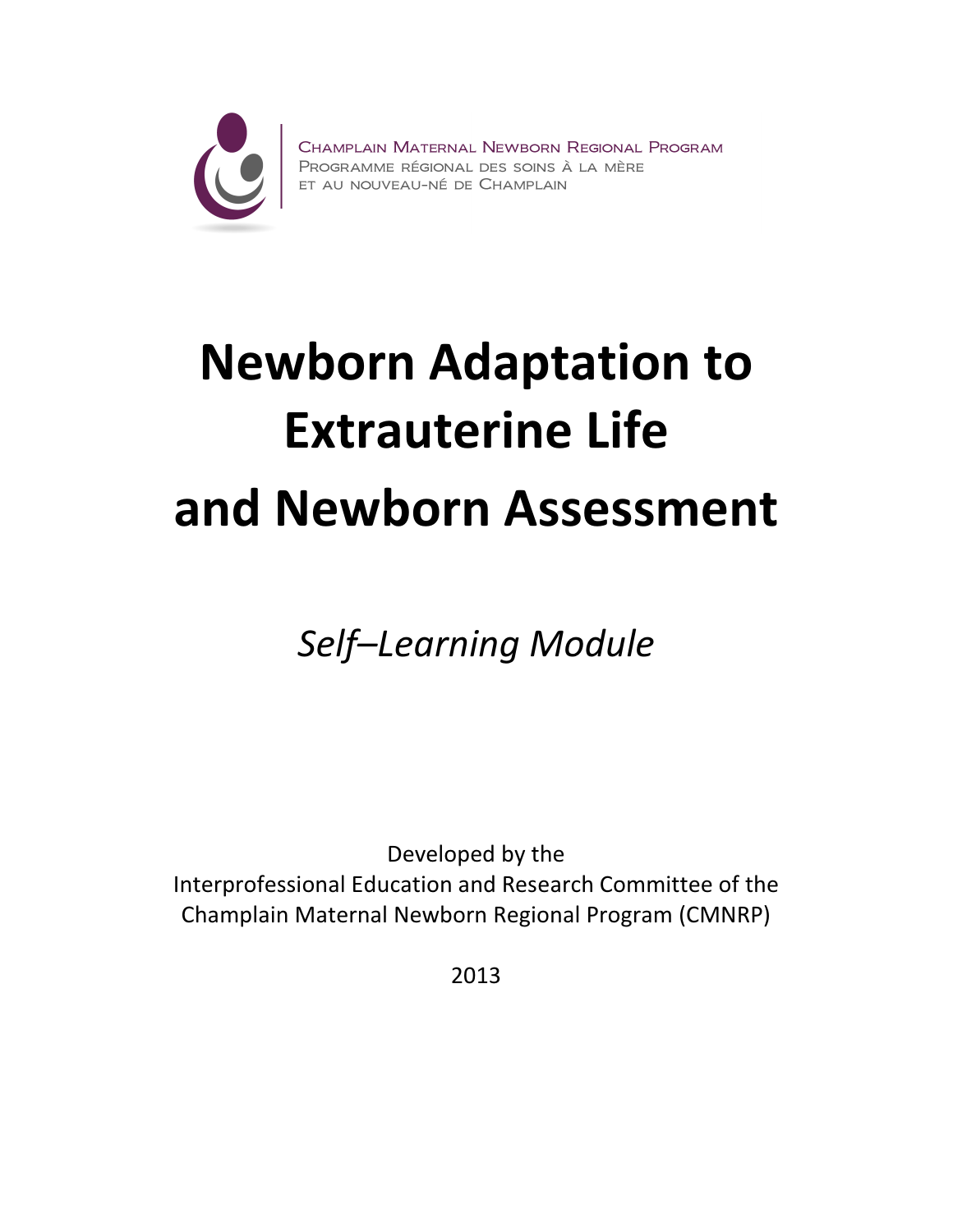# TABLE OF CONTENTS

| 1. |     |                                  |
|----|-----|----------------------------------|
|    | 1.1 | <b>Fetal circulation</b>         |
|    | 1.2 | <b>Neonatal Circulation</b>      |
|    | 1.3 | <b>Respiratory Adaptation</b>    |
|    | 1.4 | The Newborn Transitional Period  |
|    | 1.5 | <b>Cardiovascular Changes</b>    |
| 2. |     |                                  |
|    |     | 2.1 Apgar Score                  |
|    |     | 2.2 Vital Signs                  |
|    |     | a) RESPIRATIONS                  |
|    |     | b) HEART RATE                    |
|    |     | c) TEMPERATURE                   |
|    |     | 2.3 Medication Administration    |
|    |     | a) VITAMINK                      |
|    |     | b) EYE PROPHYLAXIS               |
|    |     | 2.4 Newborn Measurements         |
|    |     | a) WEIGHT                        |
|    |     | b) LENGTH                        |
|    |     | c) HEAD CIRCUMFERENCE            |
|    |     | <b>CHEST CIRCUMFERENCE</b><br>d) |
|    |     | <b>ABDOMINAL GIRTH</b><br>e)     |
| 3. |     |                                  |
|    |     |                                  |
|    |     |                                  |
|    |     |                                  |

Disclaimer: This self-learning module is intended for health care providers caring for term, low-risk newborns. Please refer to institutional policies and procedures.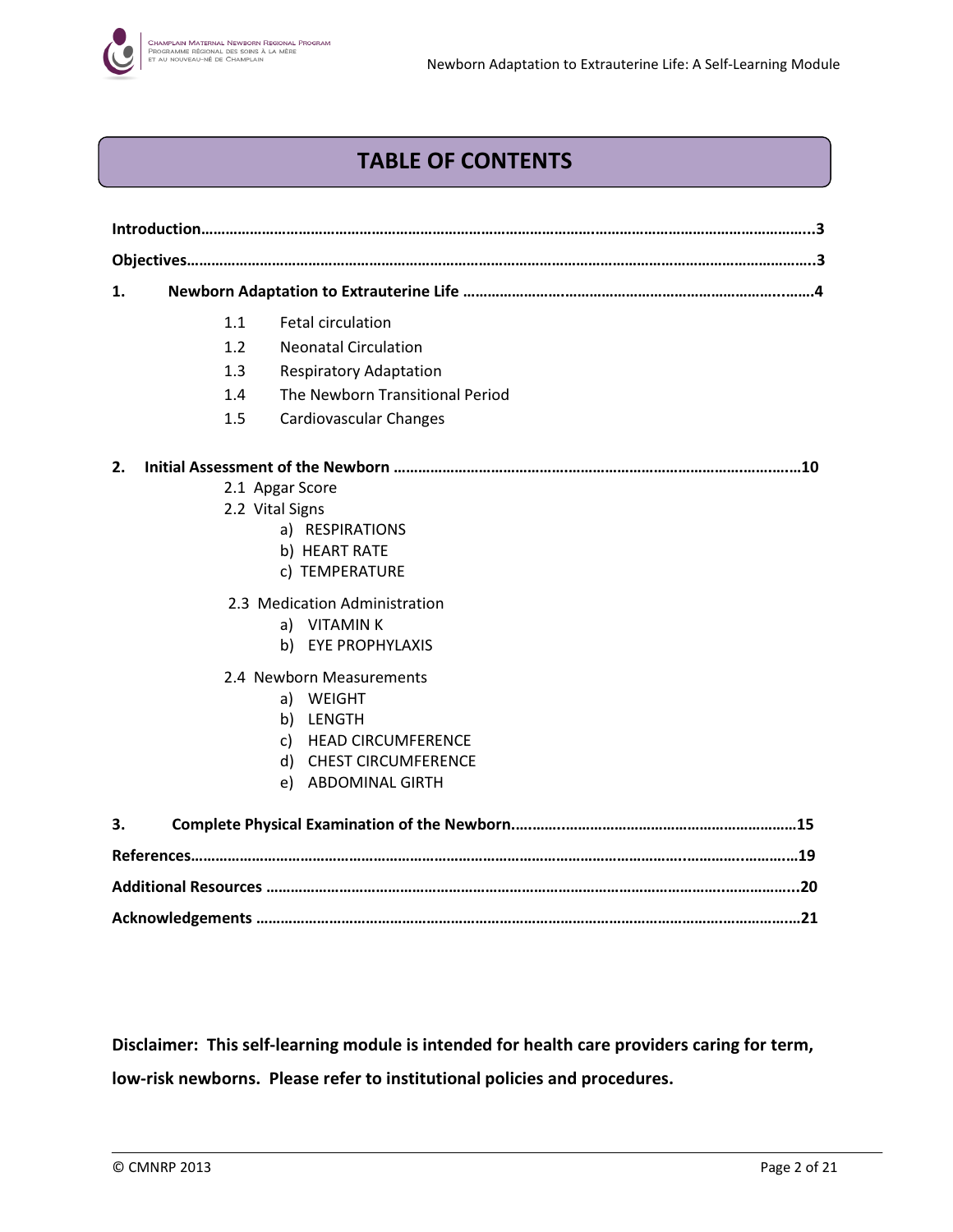

# Introduction

# **Objectives**

Upon completion of this self-learning module, the nurse will be able to:

- 1. Describe the newborn's physiological adaptation to extrauterine life.
- 2. Demonstrate a complete physical assessment of the newborn outlining the usual findings, normal variations and abnormalities.
- 3. Identify skills requiring further enhancement to meet the above objectives and outline a learning plan to meet these needs.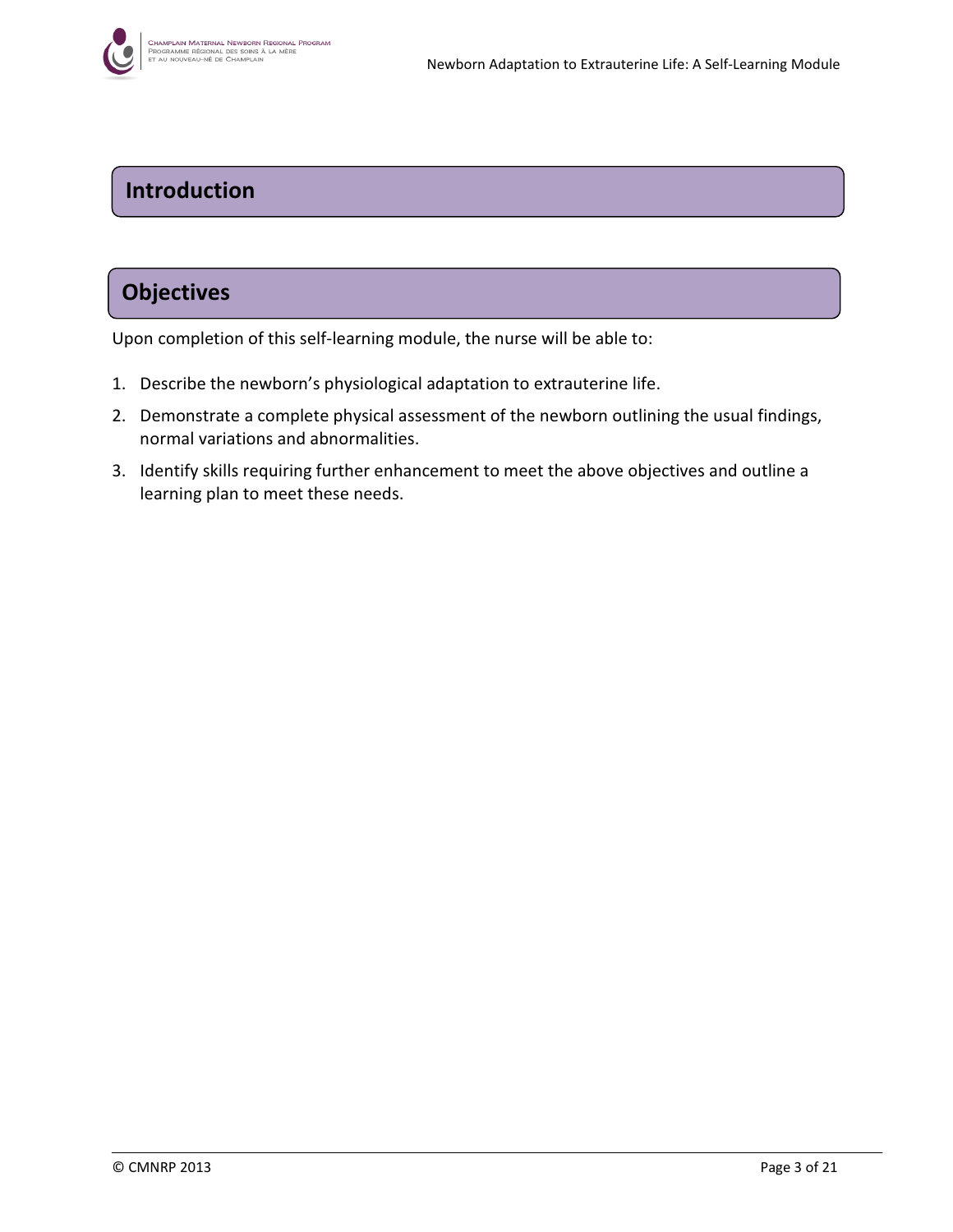

# 1. Newborn Adaptation to Extrauterine Life

The immediate postpartum period is a time of significant physiological adaptation for both the mother and baby. The newborn must adapt from being completely dependent on another for life sustaining oxygen and nutrients to an independent being, a task accomplished over a period of hours to days. Successful transition from fetal to neonatal life requires a complex interaction between the following systems:

- Respiratory
- Cardiovascular
- **Thermoregulatory**
- **Immunologic**

Establishing respirations is critical to the newborn's transition, as lungs become the organ of gas exchange after separation from maternal uteroplacental circulation. Over 90% of newborns make the transition from intrauterine life to extrauterine life without difficulty, requiring little to no assistance (NRP, 2010). However, for the 10% of newborns who do require assistance, about 1% require extensive resuscitative measures to survive. All personnel who care for newborns immediately after birth should have skills in neonatal resuscitation and maintain their Neonatal Resuscitation Program (NRP) status.

## 1.1 Fetal circulation

In utero, oxygenated blood flows to the fetus from the placenta through the umbilical vein. Although a small amount of oxygenated blood is delivered to the liver, most blood diverts the hepatic system through the ductus venosus, which forms a connection between the umbilical vein and the inferior vena cava. Oxygenated blood from the inferior vena cava enters the right atrium and most of it is directed through the foramen ovale to the left atrium, then to the left ventricle, and onto the ascending aorta, where it is primarily directed to the fetal heart and brain (Askin, 2009).

Deoxygenated blood from the head and upper extremities comes back to the right atrium by the superior vena cava, where it blends with oxygenated blood from the placenta. This blood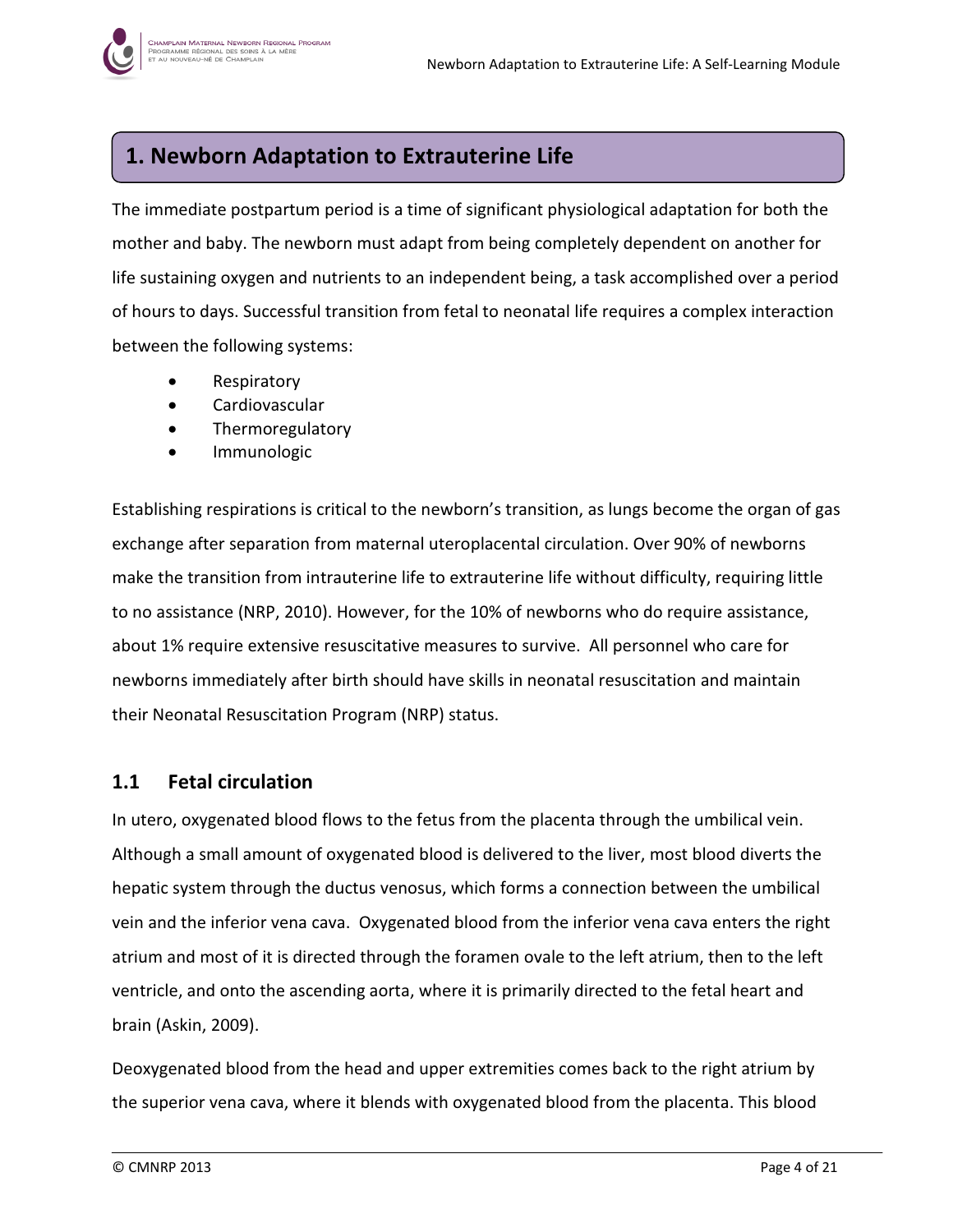

enters the right ventricle and pulmonary artery, where 90% of it is shunted across the ductus arteriosus and into the descending aorta, providing oxygen to the lower half of the fetal body and eventually draining back to the placenta through the two umbilical arteries. The remaining 10% of the blood coming from the right ventricle perfuses lung tissue to meet metabolic needs (Askin, 2009).

## 1.2 Neonatal Circulation

With the infant's first breath and exposure to increased oxygen levels, there is an increased blood flow to the lungs causing the closure of the foramen ovale. Constriction of the ductus arteriosus is a gradual process that results from a reduction of pulmonary vascular resistance (PVR), increasing systemic vascular resistance (SVR) and sensitivity to a rise in arterial PaO<sub>2</sub> levels. The removal of the placenta decreases prostaglandin levels (which helped to maintain ductal patency) further influencing closure (Alvaro & Rigatto, 2005; Kenner, 2003).

At birth, the clamping of the umbilical cord eliminates the placenta as a reservoir for blood, triggering an increase in systemic vascular resistance (SVR), an increase in blood pressure, and increased pressures in the left side of the heart. The removal of the placenta also eliminates the need for blood flow through the ductus venosus, causing functional elimination of this fetal shunt. Systemic venous blood flow is then directed through the portal system for hepatic circulation. Umbilical vessels constrict, with functional closure occurring immediately. Fibrous infiltration leads to anatomic closure in the first week of life (Alvaro & Rigatto, 2005).

Successful transition and closure of fetal shunts creates a neonatal circulation where deoxygenated blood returns to the heart through the inferior and superior vena cava. Blood then enters the right atrium to the right ventricle and travels through the pulmonary artery to the pulmonary vascular bed. Oxygenated blood returns through pulmonary veins to the left atrium, the left ventricle, and through the aorta to systemic circulation. Hypoxia, acidosis and congenital heart defects are conditions that lead to a sustained high PVR and may interfere with the normal sequence of events (Askin, 2008).

The graphics on the next page illustrate fetal and neonatal circulation.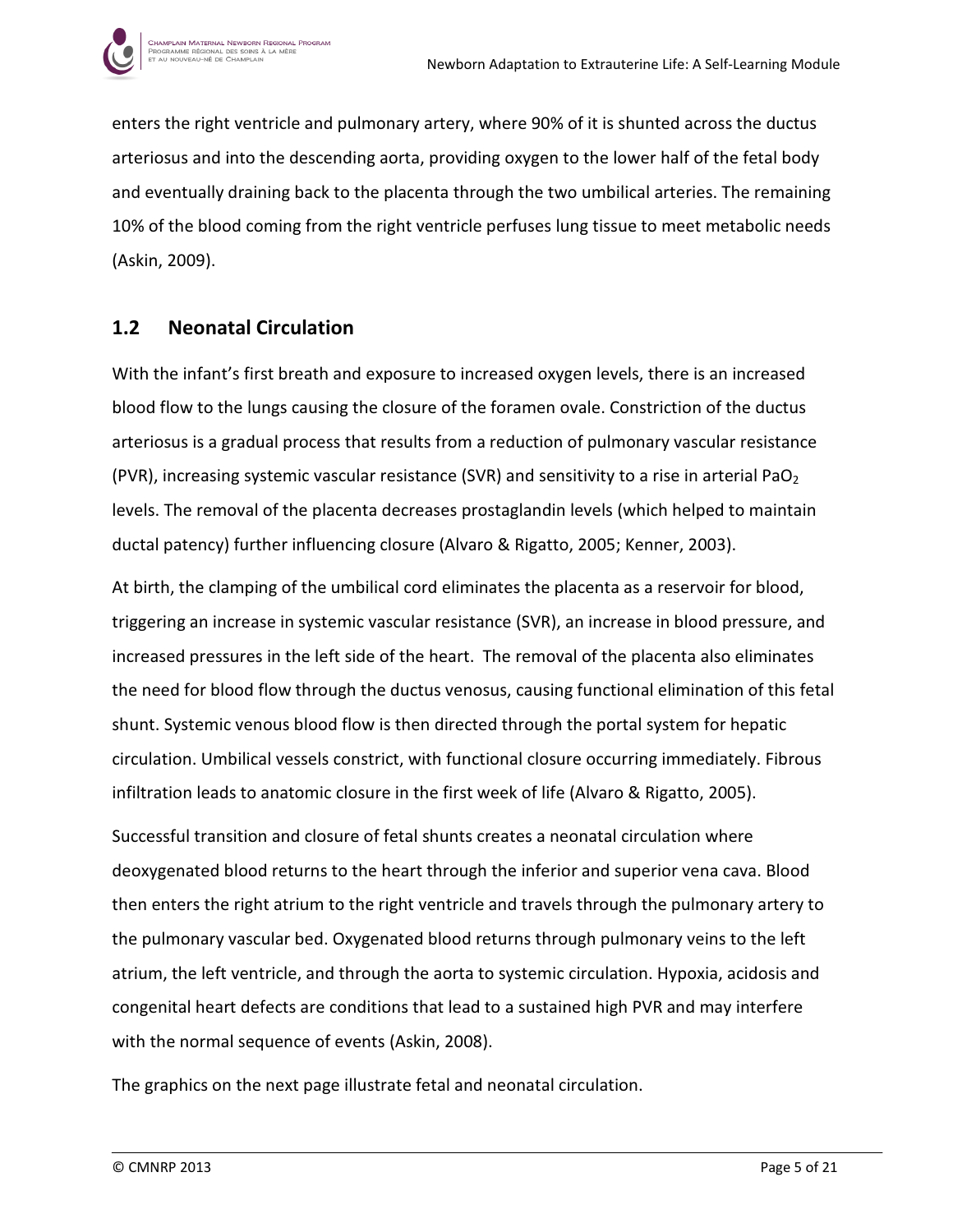

# Fetal and Neonatal Circulation



Reference: Moore, K.L. & Persuad, T.V.N. (2008). The Developing Human: clinically oriented embryology (8<sup>th</sup> ed.). Philadelphia: Saunders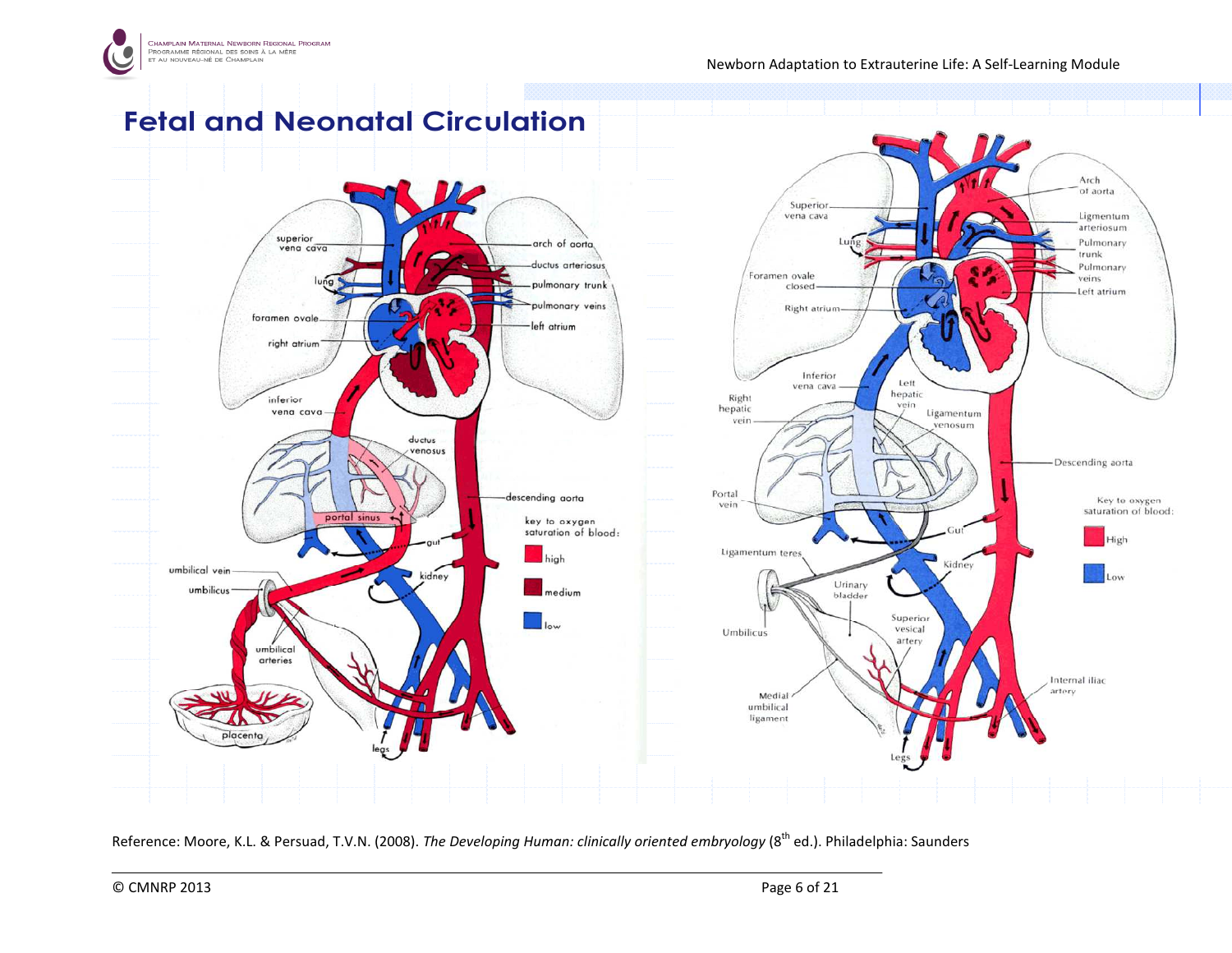

# 1.3 Respiratory Adaptation

.<br>Champlain Maternal Newborn Regional Program ogramme régional des soins à la mère<br>au nouveau-né de Champlain

The initiation of breathing is a complex process that involves the interaction of biochemical, neural and mechanical factors (Alvaro & Rigatto, 2005). Pulmonary blood flow, surfactant production, and respiratory musculature also influence respiratory adaptation to extrauterine life.

- Umbilical cord clamping decreases oxygen concentration, increases carbon dioxide concentration, and decreases the blood pH. This stimulates the fetal aortic and carotid chemoreceptors, activating the respiratory centre in the medulla to initiate respiration.
- Mechanical compression of the chest during the vaginal birth forces approximately 1/3 of the fluid out of the fetal lungs. As the chest is delivered, it re-expands, generating a negative pressure and drawing air into the lungs. Passive inspiration of air replaces fluid. As the infant cries, a positive intrathoracic pressure is established which keeps the alveoli open, forcing the remaining fetal lung fluid into the lymphatic circulation.
- In order for the respiratory system to function effectively, the infant must have:
	- adequate pulmonary blood flow
	- adequate amount of surfactant
	- respiratory musculature strong enough to support respiration

(Askin, 2008)

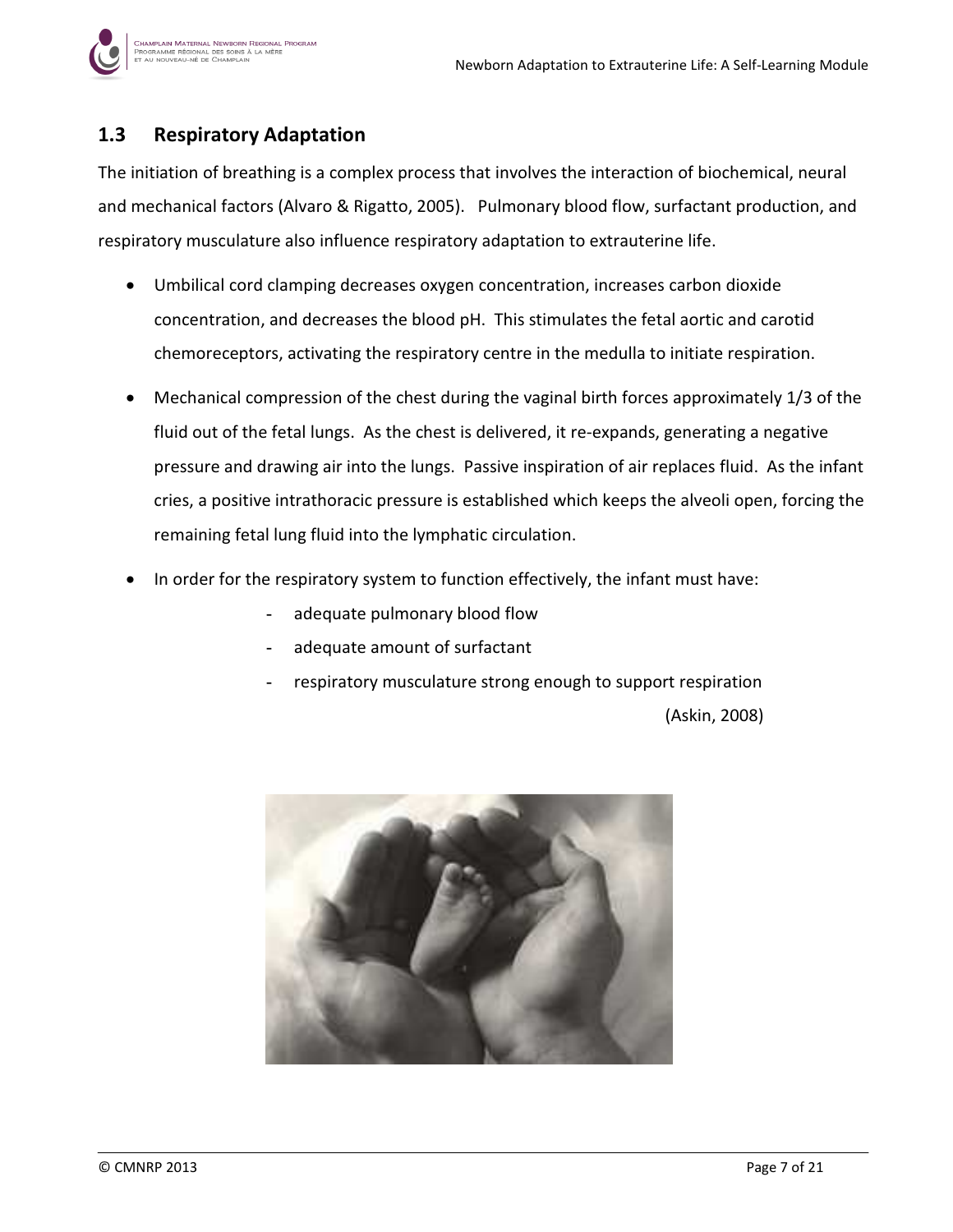

## 1.4 The Newborn Transitional Period

Healthy full-term newborns show a predictable pattern of behavioural changes, behavioural states and cues, sensory abilities, and physiologic adaptations during the first 6- 8 hours following delivery. This transitional period is divided into an initial period of reactivity and inactivity and a second period of reactivity (Askin, 2008).

The *first period of reactivity*, occurs in the first 30-60 minutes of life and is described by an alert, exploratory and active newborn. Suck is strongest at this time therefore this is the best time to breastfeed. "Early skinto-skin contact (SSC) begins ideally at birth and involves placing the naked baby, covered across the back with a warm blanket, prone on the mother's bare chest… This time may represent a psychophysiologically 'sensitive period' for programming future behavior, and may



benefit breastfeeding outcomes, early mother-infant attachment, infant crying and cardiorespiratory stability." (Cochrane Database, 2007).

During this initial period, the newborn may be tachypneic (up to 80 bpm) and tachycardic (up to 180 bpm). Mild to moderate chest wall retractions, nasal flaring and expiratory grunting may be observed and crackles may be heard. Periodic breathing (pauses in breathing of less than 15 seconds) may be noted and acrocyanosis (bluish hands and feet) is also normal (Zaichkin & Askin, 2010).

The **period of relative inactivity** takes place 2 -3 hours after birth. The newborn becomes less interested in external stimuli and falls asleep for a few minutes to several hours. During deep sleeps, the baby is difficult to arouse. Feeding may be difficult. Heart rate should stabilize at 100 - 140 bpm and the respiratory rate decrease to 40 to 60 breaths per minute. The newborn should be centrally pink with clear breath sounds and show no signs of respiratory distress.

The second period of reactivity occurs between 4 - 6 hours after birth. This will last from 10 minutes to several hours. Heart and respiratory rates may increase but should remain within normal limits (Zainchkin & Askin, 2009).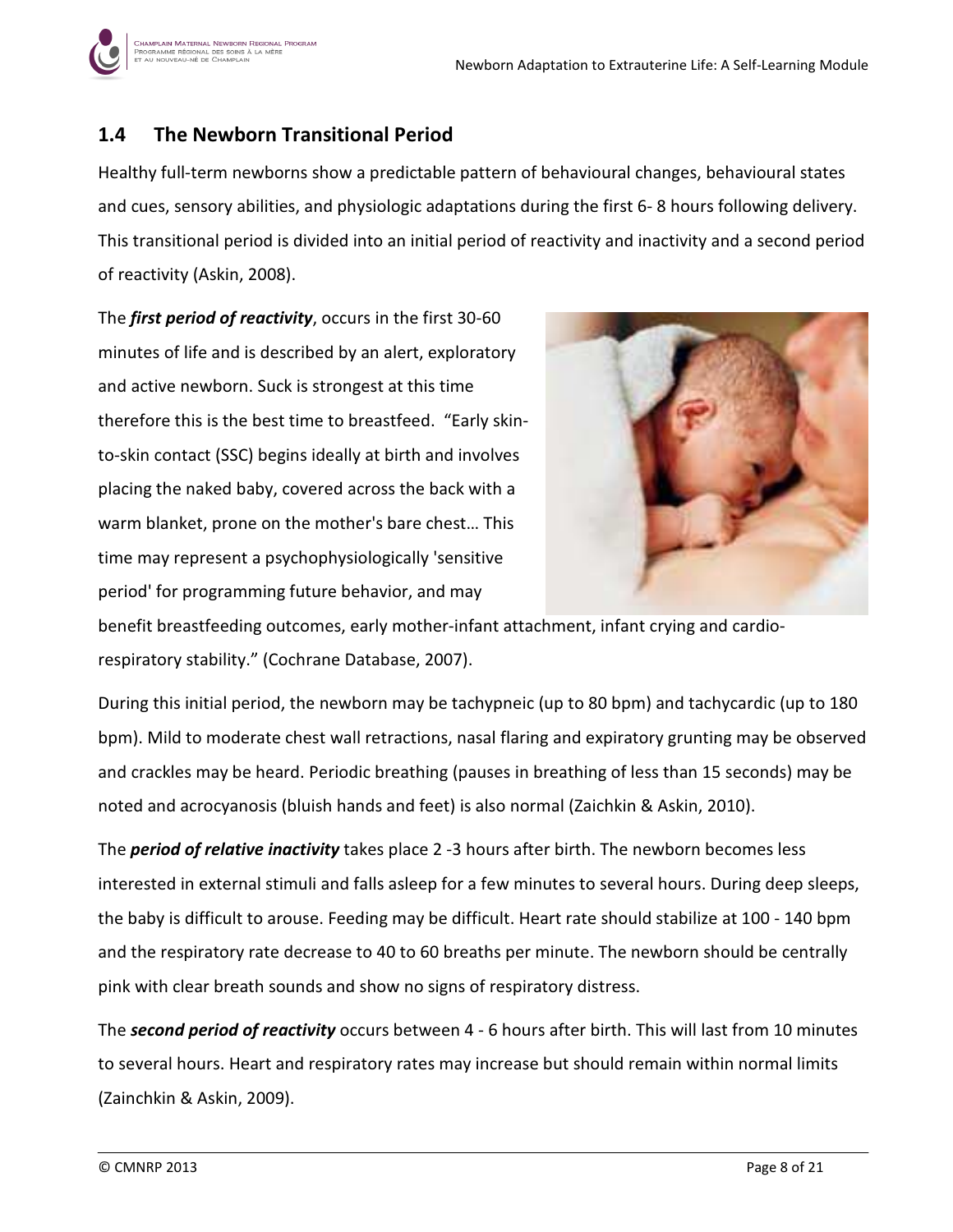

# 1.5 Cardiovascular Changes

| <b>PRENATAL STATUS</b>                                                                                                                                                                                                                              | <b>POSTBIRTH STATUS</b>                                                                                                                                                                                                                  | <b>ASSOCIATED FACTORS</b>                                                                                                                                                                                                                                          |
|-----------------------------------------------------------------------------------------------------------------------------------------------------------------------------------------------------------------------------------------------------|------------------------------------------------------------------------------------------------------------------------------------------------------------------------------------------------------------------------------------------|--------------------------------------------------------------------------------------------------------------------------------------------------------------------------------------------------------------------------------------------------------------------|
| <b>Primary Changes</b>                                                                                                                                                                                                                              |                                                                                                                                                                                                                                          |                                                                                                                                                                                                                                                                    |
| <b>Pulmonary Circulation</b><br>High pulmonary vascular<br>resistance<br>Increased pressure in right<br>$\bullet$<br>ventricle and pulmonary<br>arteries<br><b>Systemic Circulation</b><br>Low pressures in the left<br>atrium, ventricle and aorta | Low pulmonary vascular<br>resistance<br>Decreased pressure in the<br>right atrium, ventricle and<br>pulmonary arteries<br>High systemic vascular<br>resistance<br>Increased pressure in left<br>$\bullet$<br>atrium, ventricle and aorta | Expansion of collapsed fetal lung<br>with air<br>Loss of placental blood flow                                                                                                                                                                                      |
|                                                                                                                                                                                                                                                     |                                                                                                                                                                                                                                          |                                                                                                                                                                                                                                                                    |
| <b>Secondary Changes</b>                                                                                                                                                                                                                            |                                                                                                                                                                                                                                          |                                                                                                                                                                                                                                                                    |
| <b>Umbilical Arteries</b><br>Patent<br>$\bullet$<br>Carries deoxygenated blood<br>$\bullet$<br>from hypogastric arteries to<br>placenta                                                                                                             | Functionally closed at birth<br>permanently gone at 2-3<br>months                                                                                                                                                                        | Close prior to the umbilical vein<br>٠<br>Likely due to smooth muscle<br>$\bullet$<br>contraction in response to<br>thermal and mechanical stimuli<br>and alteration in oxygen tension                                                                             |
| <b>Umbilical Vein</b><br>Patent<br>$\bullet$<br>Carries blood from placenta<br>$\bullet$<br>and ductus venosus and liver<br>to the inferior vena cava                                                                                               | Closed, and forms a ligament<br>when fully obliterated                                                                                                                                                                                   | Closes shortly after umbilical<br>$\bullet$<br>arteries<br>Blood from placenta may still<br>$\bullet$<br>enter neonate until cord is<br>severed                                                                                                                    |
| <b>Ductus Venosus</b><br>Patent<br>$\bullet$<br>Connects umbilical vein to<br>$\bullet$<br>inferior vena cava                                                                                                                                       | Closed, and forms a ligament<br>when fully obliterated                                                                                                                                                                                   | Loss of flow from umbilical vein<br>$\bullet$<br>(clamping of the cord)                                                                                                                                                                                            |
| <b>Ductus Arteriosus</b><br>Patent<br>Shunts of blood from<br>pulmonary artery to<br>descending aorta<br>(right to left shunt)                                                                                                                      | Functionally closed almost<br>immediately after birth<br>Anatomic obliteration within<br>1-3 months                                                                                                                                      | High systemic resistance<br>increasing aortic pressure<br>Low pulmonary resistance<br>$\bullet$<br>reducing pulmonary arterial<br>pressure<br>Increased oxygen content of<br>$\bullet$<br>blood in ductus arteriosus<br>creating vasospasm of its<br>muscular wall |
| <b>Foramen Ovale</b><br>Formation of a valve opening<br>$\bullet$<br>that allows blood to flow<br>directly to the right atrium<br>(shunting of blood from right<br>to left atrium)                                                                  | Functionally closed at birth<br>Constant circulation leads to<br>permanent closure within a<br>few months or years in the<br>majority of people                                                                                          | Increased pressure in the left<br>$\bullet$<br>atrium and decreased pressure in<br>the right atrium causing closure<br>of valve over foramen                                                                                                                       |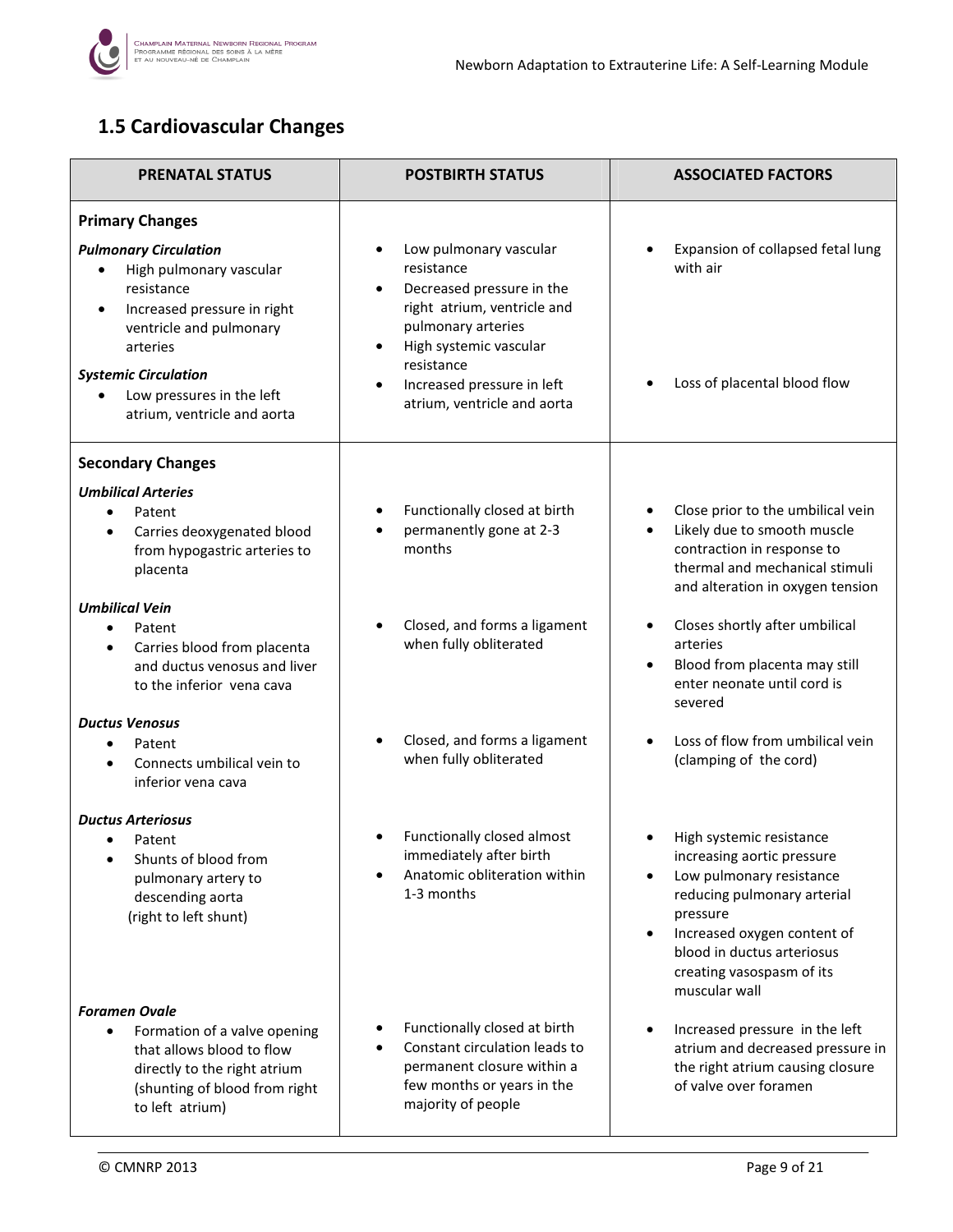# 2. Initial Assessment of the Newborn

The physical examination of the newborn begins at birth and continues throughout the hospital stay. Newborn assessment includes observation, auscultation, and palpation, proceeding in a systematic head-to-toe fashion, although it can be adapted to the particular infant and situation. In order to obtain quality data, the assessment is organized to minimize stress for the infant. It is best to begin by observing the symmetry, respirations, movement, and behaviour of the baby. The infant's respiratory rate, heart rate, colour and axillary temperature should be measured and recorded.

At birth, a healthy newborn should be immediately put skin-to-skin on his/her mother, dried and covered by dry warm blankets. The newborn's Apgar scoring and initial assessments should be done while remaining skin-to-skin (unless resuscitation is required). Administration of medications, measurements and weight should be delayed until a period of *uninterrupted* skin-to-skin contact on mother for at least one hour, or until after the newborn's first attempt to breastfeed.

## 2.1 Apgar Score

The purpose of the Apgar score is to provide an estimate of how well the newborn is adapting to life. The score is done at 1 and 5 minutes after birth, and may be repeated at 10 minutes if the score is and remains low.

- Score  $\leq$  3 critically low
- Score 4 to 6 fairly low
- Score 7 to 10 generally normal. A low score on the one-minute test may show that the newborn requires medical attention but is not necessarily an indication that there will be long-term problems, particularly if there is an improvement by the stage of the five-minute test.

| CRITERIA        | $\alpha$     |                                          | 2                                              |
|-----------------|--------------|------------------------------------------|------------------------------------------------|
| Color           | Pale or blue | Pink body, blue<br>extremities.          | Pink body and<br>extremities                   |
| Heart Rate      | Absent       | Less than 100 beats<br>per minute        | Greater than 100<br>beats per minute           |
| Respiration     | Absent       | Slow and irregular                       | Good breathing with<br>crying                  |
| Reflex Response | Absent       | Grimace or noticeable<br>facial movement | Coughs, sneezes or<br>pulls away               |
| Muscle Tone     | Absent       | Some flexion of<br>extremities.          | Active and<br>spontaneous<br>movement of limbs |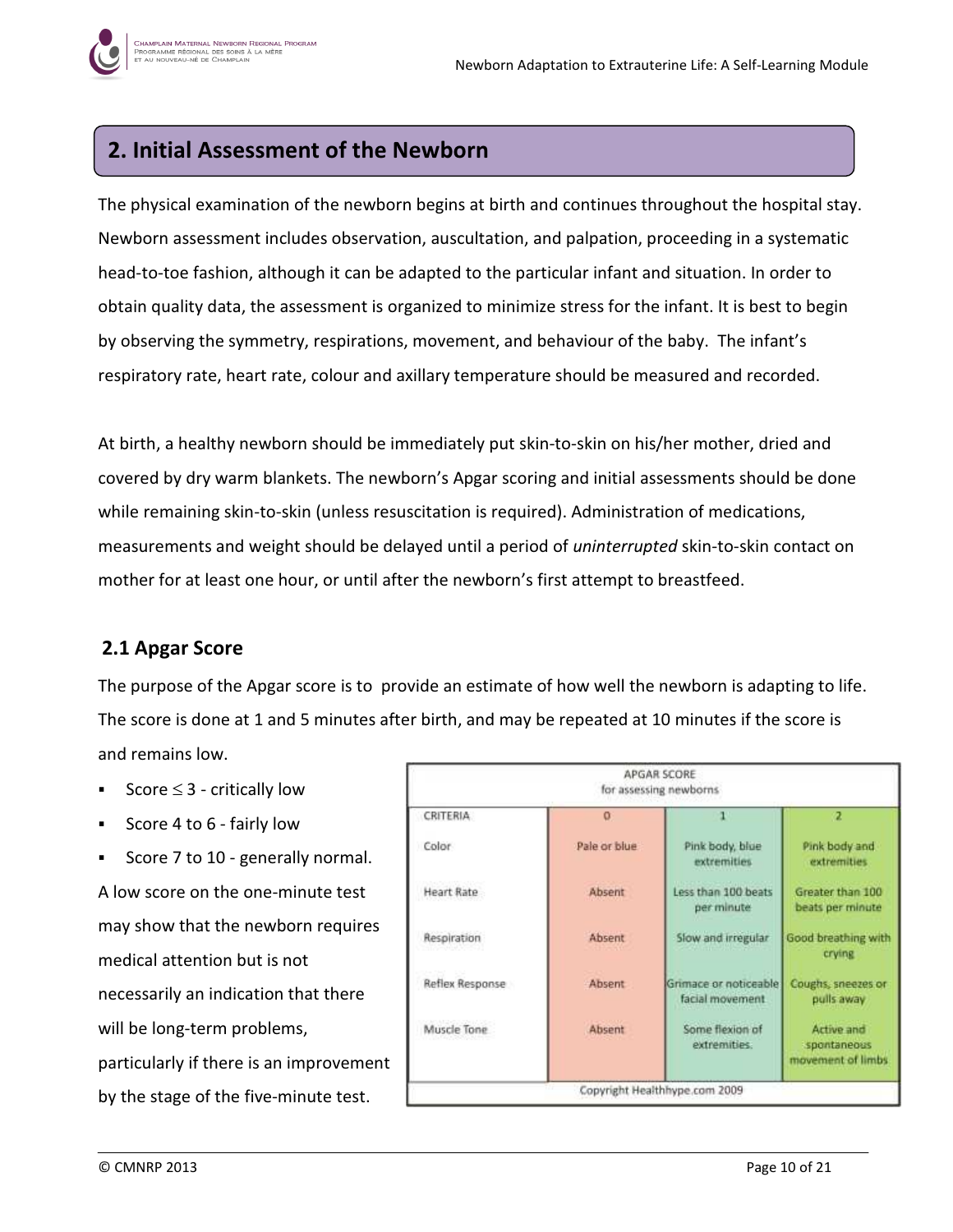

## 2.2 Vital Signs

#### a) RESPIRATIONS

- Assess respirations while the infant is at rest.
- Count respirations for one full minute while observing abdominal and thoracic movement. The normal rate for respirations is 40-60 breaths/minute.
- Ausculate the chest bilaterally and over all the lung fields to determine the quality of air entry and breathe sounds.

| <b>SIGNS OF RESPIRATORY DISTRESS</b>                                                                                                              | <b>CAUSE</b>                                                                                                                                                                                                                                       |
|---------------------------------------------------------------------------------------------------------------------------------------------------|----------------------------------------------------------------------------------------------------------------------------------------------------------------------------------------------------------------------------------------------------|
| <b>Tachypnea</b><br>Respirations (> 60 breaths/minute)                                                                                            | Develops when the newborn attempts to improve<br>$\bullet$<br>ventilation                                                                                                                                                                          |
| <b>Grunting</b><br>Audible sounds resulting of expired air<br>passing through a partially closed glottis                                          | The glottis closes in an effort to increase<br>$\bullet$<br>intrapulmonary pressure and to keep alveoli open<br>Keeping alveoli open during expiration is a<br>$\bullet$<br>compensatory response to decreased partial<br>pressure of oxygen (pO2) |
| <b>Retractions</b><br>Depressions observed between the ribs,<br>above the sternum, or below the xiphoid<br>process during inhalation              | Result from a very compliant chest wall and<br>$\bullet$<br>noncompliant lung                                                                                                                                                                      |
| <b>Nasal Flaring</b><br>Outward flaring movements of the nostrils on<br>$\bullet$<br>inspiration in an attempt to move more air<br>into the lungs | Occurs as an attempt to decrease airway resistance<br>$\bullet$<br>and increase the inflow of air                                                                                                                                                  |
| <b>Central Cyanosis</b><br>Bluish discoloration (duskiness) of the body,<br>lips, and mucous membranes                                            | Results from inadequate oxygenation caused by<br>$\bullet$<br>atelectasis, poor lung compliance, and right-to-left<br>shunting.                                                                                                                    |
| <b>Asymmetry of chest movements</b>                                                                                                               | May result from conditions such as:<br>$\bullet$<br>-diaphragmatic hernia,<br>-Cardiac lesions causing congestive heart failure,<br>-Pneumothorax<br>-Phrenic nerve damage                                                                         |

#### Be AWARE of the signs of RESPIRATORY DISTRESS:

(ACoRN, 2010)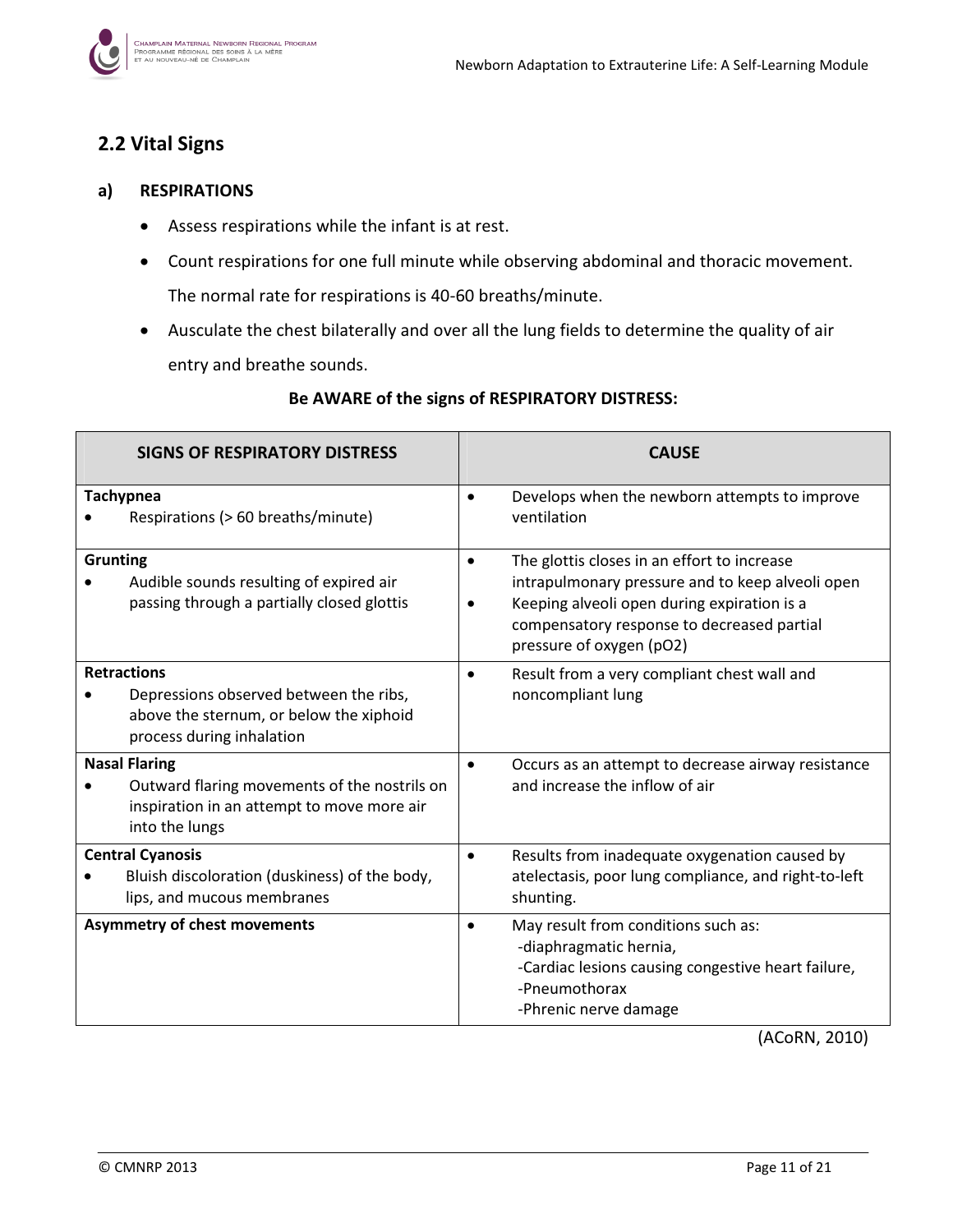

#### b) HEART RATE

- Place the warm stethoscope on the left side of the infant's chest, near the edge of the sternum and slightly lower than the nipple line. The heart sounds can be clearly heard at the point of maximal intensity (PMI) which is located at the third to fourth intercostal space just lateral to the mid-clavicular line.
- Assess the heart rate and the rhythm for one full minute, noting heart sounds (i.e.: murmurs).
- The normal heart rate ranges from 100-160 beats/minute, but some term babies may have a resting heart rate as low as 80 bpm (ACoRN, 2010).

#### c) TEMPERATURE

- Assess the temperature via the axillary route. This is the safest and most convenient route to measure temperature in the neonate. The risk of trauma is increased with a temperature taken rectally. The use of tympanic thermometers is not recommended as readings may not be accurate in children under 2 years of age (ACoRN, 2010).
- The normal axilla temperature ranges from 36.3 37.2°C (ACoRN, 2010). NOTE: A cold stressed infant may exhibit normal to elevated axilla temperatures in response to metabolism of brown fat.
- If using an electronic thermometer, apply a clean probe cover to temperature probe and ensure that it is firmly in place.
- Place the probe gently against the axilla (in alignment with the length of the baby's body) and hold the infant's arm pressed firmly against the side and hold the thermometer in place until a reading is obtained.

## 2.3 Medication Administration

Newborns in Canada routinely receive two medications at birth: an intramuscular injection of Vitamin K and an antibiotic agent for eye prophylaxis. Parents may refuse Vitamin K; however, it is important to document the reason for refusal as well as information given to parents about the risks of disregarding the recommended treatments. Some institutions have specific forms for parents to sign should they refuse standard procedures recommended/required for newborn care.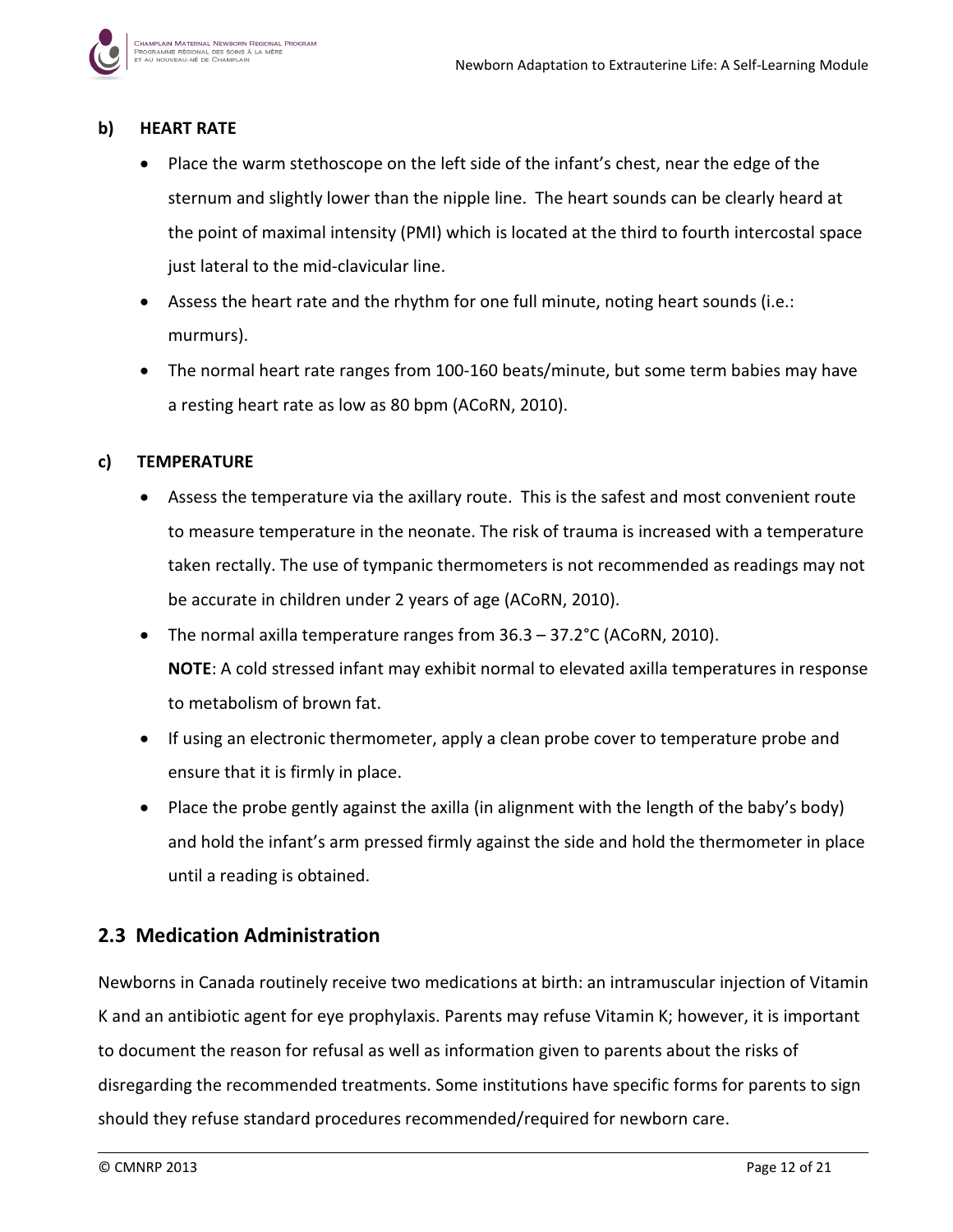

.<br>Champlain Maternal Newborn Regional Program ogramme régional des soins à la mère<br>au nouveau-né de Champlain

Intramuscular administration of Vitamin K (phytonadione) is the most effective method of preventing hemorrhagic disease of the newborn. It is administered to the newborn in order to facilitate normal clotting until the newborn's intestinal tract produces the bacteria necessary to synthesize Vitamin K. Vitamin K should be given as a single intramuscular dose to all newborns within 6 hours of birth (Canadian Paediatric Society and College of Family Physicians of Canada, 2004). For infants weighing less than or equal to 1500 grams, the dose is 0.5 mg IM; for infants weighing more than 1500 grams, the dose is 1.0 mg IM.

NOTE: If parents refuse Vitamin K IM, an oral dose of 2 mg can be given at the first feeding, with follow-up doses given at 2 to 4 weeks of age and 6 to 8 weeks of age. This treatment is not recommended because it is less effective in preventing late hemorrhagic disease of the newborn. Parents should be advised of the importance of the baby receiving the follow-up doses and be cautioned that their infants remain at increased risk of late hemorrhagic disease (CPW & CFPC' 2004; Health Canada, 2000).

#### b) EYE PROPHYLAXIS

All newborns should receive a prophylactic agent against ophthalmia neonatorum, from gonorrhea or chlamydia, except for very premature newborns whose lids are fused at the time of birth. It is recommended that each eye be treated with a 1-cm ribbon of 0.5% erythromycin ointment. The eyes should not be irrigated with sterile water or saline. The administration may be delayed for up to two hours after birth to enable parent–infant contact and initial stabilization of the baby (Health Canada, 2000).

According to the Health Protection and Promotion Act, R.S.O. 1990, Regulation 557, section 33, the administration of ophthalmic eye prophylaxis to newborns is a fundamental part of healthcare in Ontario and healthcare providers are required to administer an effective ophthalmic agent into the eyes of newborn newborns. The Health Protection and Promotion Act (HPPA) supersedes the Health Care Consent Act, 1996 and does not allow for exemptions based on informed choice in the application of eye prophylaxis for newborns. The expectation is that healthcare professionals will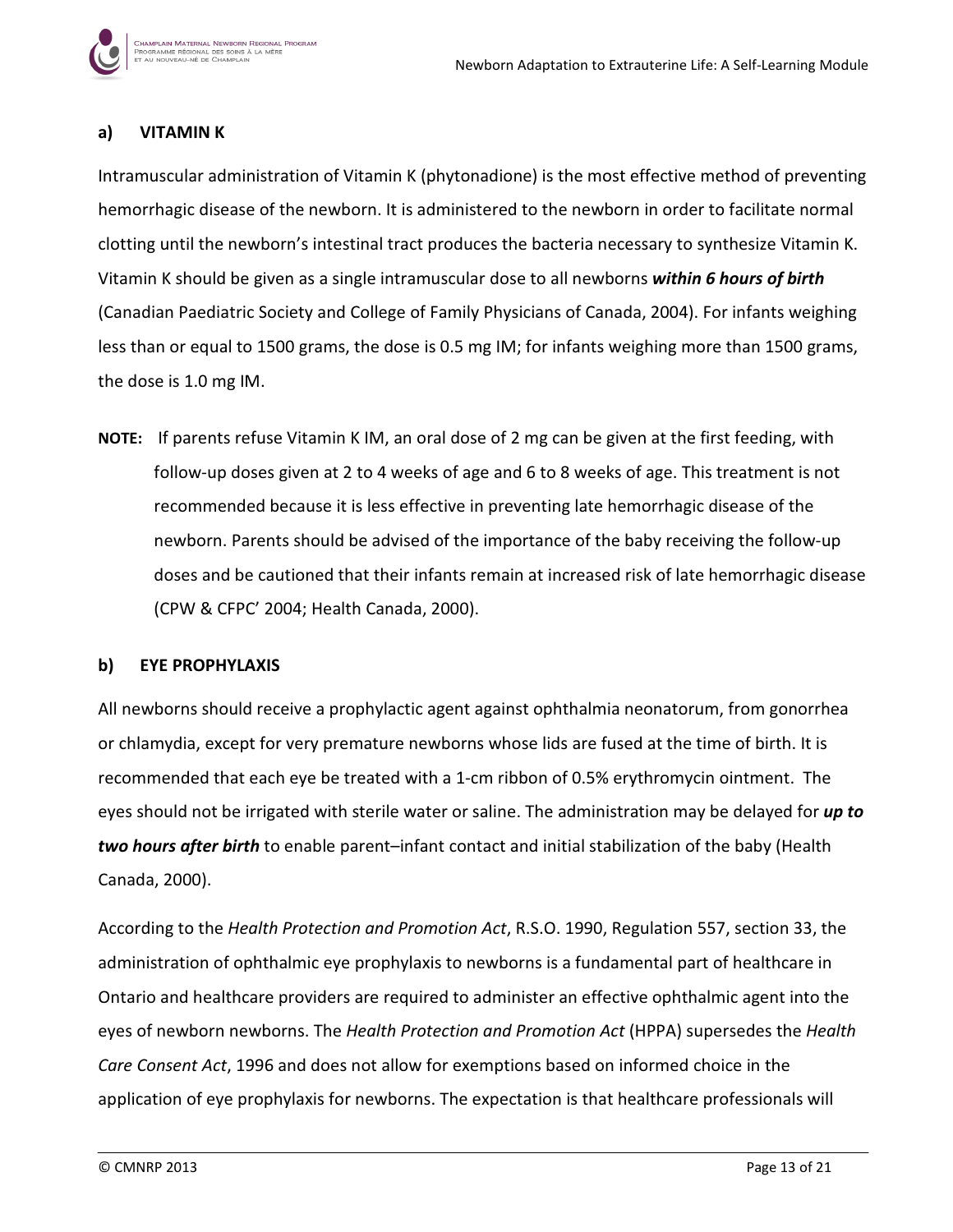

discuss this with parents and healthcare professionals who do not comply with the requirements of the Act may be fined and reported to their regulatory body.

The HPPA states that parents who refuse the administration of eye prophylaxis must be reported to the Medical Officer of Health serving the area where the care and treatment was provided. If a parent refuses prophylaxis treatment to be given, the Ottawa Public Health Communicable Disease Program (or similar) must be notified immediately at (613) 580-6744 ext 24224 and the information documented in the chart.

## 2.4 Newborn Measurements

#### a) WEIGHT

- Place a paper or warm blanket on the scale basket and zero scale.
- Remove the infant's clothing/blanket (no diaper).
- Place the infant on the scale, keeping one hand over the infant without touching.
- If this is the first weight following birth, encourage support person to take a picture of the baby on the scale so the weight can be seen (useful if transcription error occurs).
- Read and note weight.

#### b) LENGTH

- Lay the infant on a flat surface in a recumbent position.
- Place a hand over the knees so that the infant's legs are extended.
- With the foot flexed, draw a line marking the bottom of the heel.
- Continue to immobilize the infant and draw a line at the infant's head.
- Remove the infant and measure the distance between the two points.

#### c) HEAD CIRCUMFERENCE

- Wrap measuring tape around the largest area of the infant's head, over the occipital, parietal, and frontal prominences. Begin above the eyebrows and ears, and continue around the back of the head. Take the largest of several measurements.
- NOTE: Cranial molding or scalp edema may affect the measurements.
- Measure head circumference (HC) daily or as ordered if abnormal results are obtained.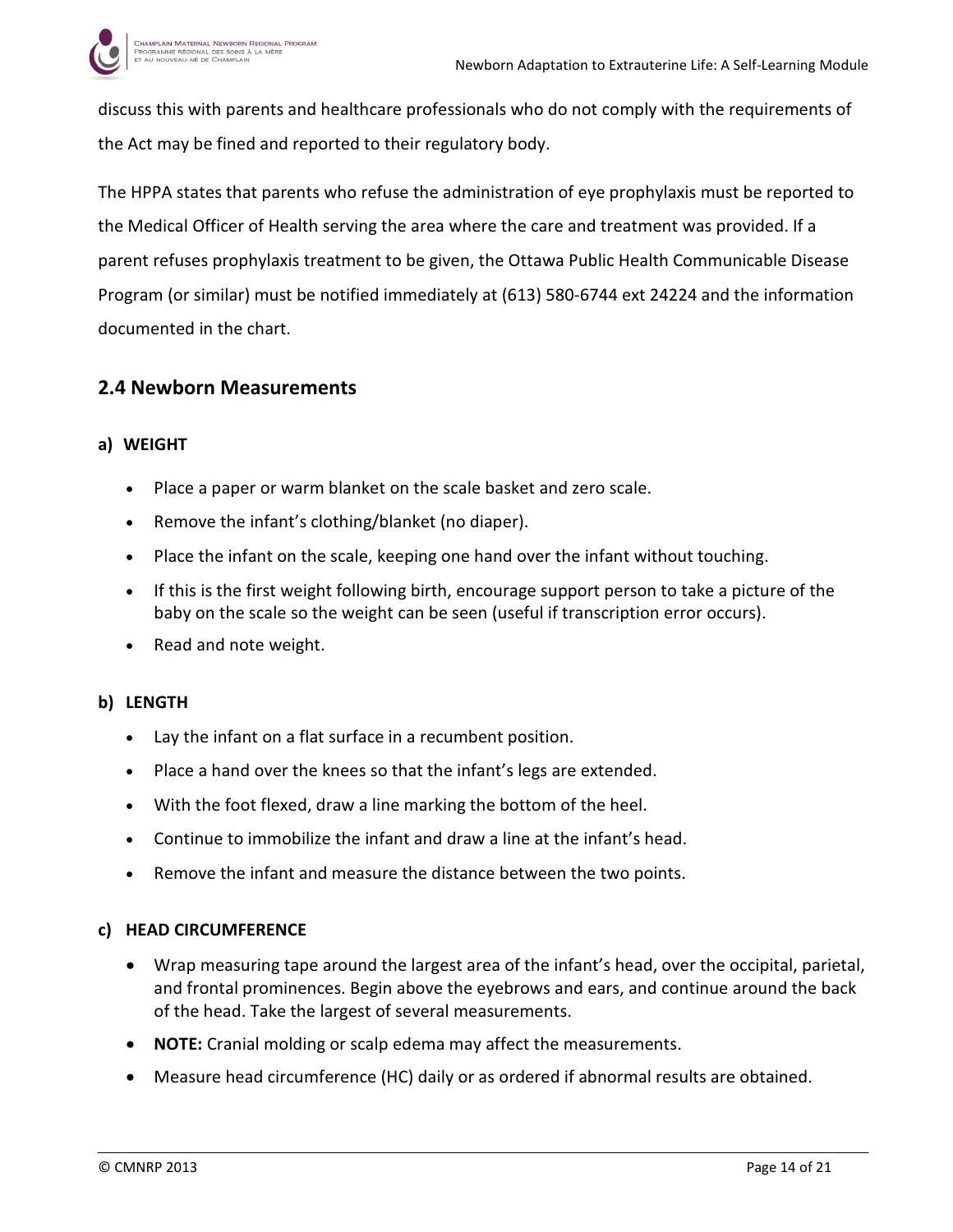

#### d) CHEST CIRCUMFERENCE

- Place the measuring tape under the infant's back at a level corresponding to the xiphoid process and bring each end toward front under the axilla at the nipple line.
- Secure the zero end over the sternum and then pull the other portion of the tape so it fits snuggly around the chest.
- Read the measurement when the infant exhales.

#### e) ABDOMINAL GIRTH

- Place the tape under the infant's back at a level corresponding to the position of the umbilicus.
- Secure the zero mark above the umbilicus.
- Pull the other portion of the tape until it fits snuggly around the abdomen.
- Read measurement at the point where the zero mark meets the other portion of the tape when the infant exhales.

# 3. Complete Physical Examination of the Newborn

| <b>AREA</b> | <b>SPECIFICS</b> | <b>USUAL FINDINGS</b>                                                                                                                                                                                                                                                                                                                                                                                 | <b>VARIATIONS</b>                                                                                                                                                                                                                                                           | <b>ABNORMALITIES</b>                                                                                                                                                                                                                                                                                                                                                                                                                                                                                                                   |
|-------------|------------------|-------------------------------------------------------------------------------------------------------------------------------------------------------------------------------------------------------------------------------------------------------------------------------------------------------------------------------------------------------------------------------------------------------|-----------------------------------------------------------------------------------------------------------------------------------------------------------------------------------------------------------------------------------------------------------------------------|----------------------------------------------------------------------------------------------------------------------------------------------------------------------------------------------------------------------------------------------------------------------------------------------------------------------------------------------------------------------------------------------------------------------------------------------------------------------------------------------------------------------------------------|
| <b>HEAD</b> | Shape            | • Symmetrical<br>• Molded (with vaginal birth)<br>• Round (if cesarean birth)<br>• Palpable anterior and<br>posterior fontanels and<br>sutures<br>• Anterior fontanel flush<br>with neighbouring parts<br>(can be expected to be<br>slightly depressed when<br>child is in sitting position)<br>• Sutures are normally felt as<br>ridges immediately after<br>birth or as depressions<br>within a day | • Asymmetry due to<br>molding,<br>• Scalp lesions or<br>abrasion<br>• Cephalohematoma<br>$\bullet$ Caput<br>succedaneum<br>• Posterior fontanel<br>may be difficult to<br>palpate if sutures<br>are overriding<br>• Overriding of the<br>sutures (observe<br>and notify MD) | • Severe molding, especially if<br>accompanied by abnormal<br>transition<br>• Tension of the anterior fontanel<br>(To be determined when the infant<br>is in a sitting position)<br>• Remarkable pulsation of fontanels<br>• Depressed fontanel (dehydration)<br>• Full bulging fontanels (intracranial<br>pressure)<br>• Depressed skull fracture (notify MD<br>immediately)<br>• Unusually large or small head in<br>relation to body size<br>• Unusual hair pattern or texture<br>• Subgaleal hemorrhage (notify MD<br>immediately) |
| <b>EYES</b> | Symmetry         | • Correct placement on face<br>in relation to one another                                                                                                                                                                                                                                                                                                                                             |                                                                                                                                                                                                                                                                             | • Centered or deviated to right or<br>left                                                                                                                                                                                                                                                                                                                                                                                                                                                                                             |
|             | Appearance       | $\bullet$ Edema<br>• Blink reflex present<br>$\bullet$ Fused < 25 weeks approx.                                                                                                                                                                                                                                                                                                                       |                                                                                                                                                                                                                                                                             | • Marked edema or inflammation<br>• Drooping<br>• Setting-sun sign                                                                                                                                                                                                                                                                                                                                                                                                                                                                     |
|             | <b>Discharge</b> | $\bullet$ None                                                                                                                                                                                                                                                                                                                                                                                        |                                                                                                                                                                                                                                                                             | • Purulent                                                                                                                                                                                                                                                                                                                                                                                                                                                                                                                             |
|             | <b>Sclera</b>    | • Bluish-white                                                                                                                                                                                                                                                                                                                                                                                        |                                                                                                                                                                                                                                                                             | • Hemorrhage, jaundice                                                                                                                                                                                                                                                                                                                                                                                                                                                                                                                 |
| <b>AREA</b> | <b>SPECIFICS</b> | <b>USUAL FINDINGS</b>                                                                                                                                                                                                                                                                                                                                                                                 | <b>VARIATIONS</b>                                                                                                                                                                                                                                                           | <b>ABNORMALITIES</b>                                                                                                                                                                                                                                                                                                                                                                                                                                                                                                                   |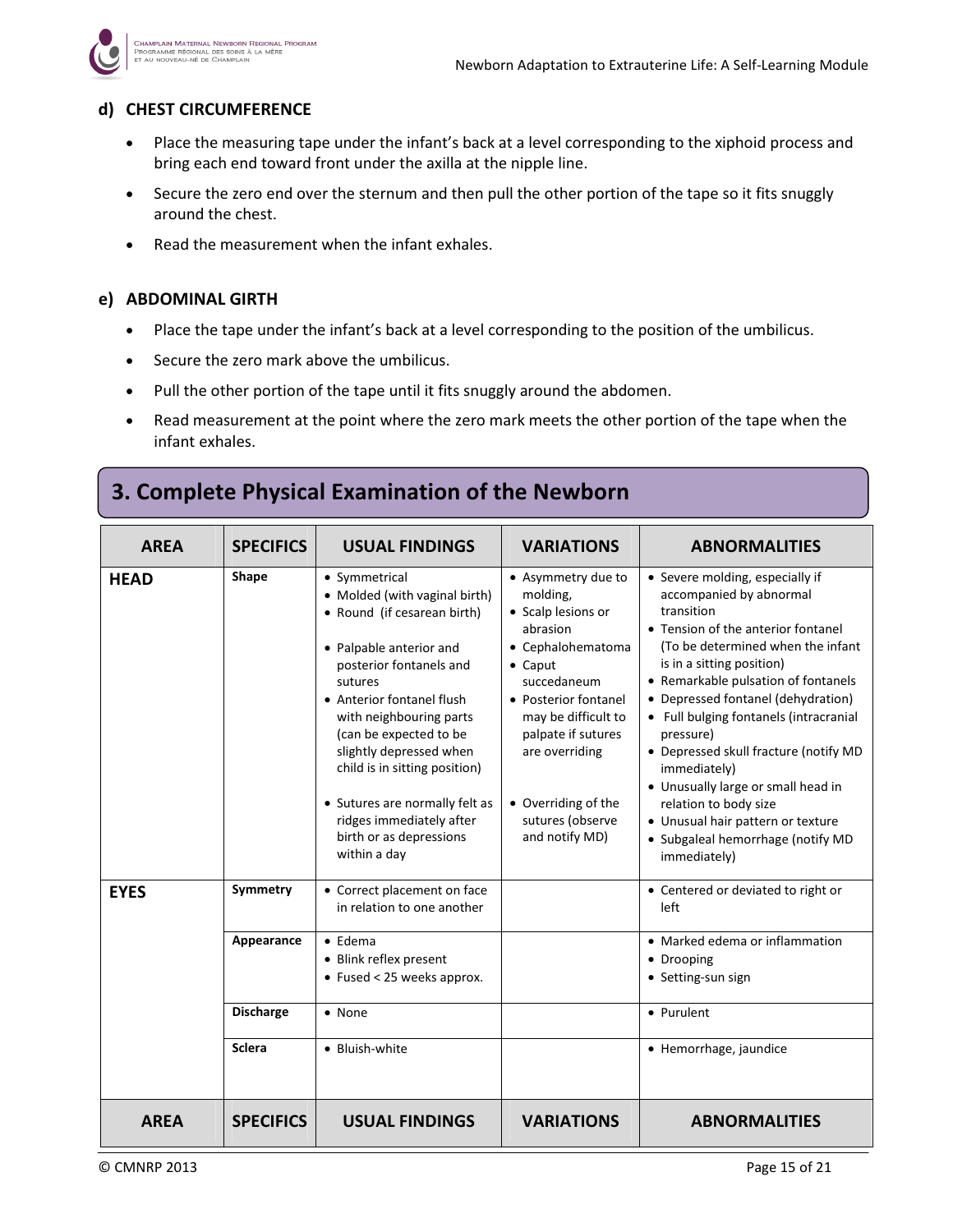

| <b>EARS</b>  | Shape            | • Well-formed<br>• Cartilage present<br>• Upper part of ear should<br>be on same plane or above<br>angle of eye | • Preauricular<br>papillomas (ear<br>tags) may be<br>present<br>• Amt. of cartilage<br>varies (less with<br>prematurity)<br>• May be folded or<br>creased | • Malformations<br>• Low placement                                                                               |
|--------------|------------------|-----------------------------------------------------------------------------------------------------------------|-----------------------------------------------------------------------------------------------------------------------------------------------------------|------------------------------------------------------------------------------------------------------------------|
| <b>NOSE</b>  | Symmetry         | • Midline of face                                                                                               |                                                                                                                                                           | • Deviated to the right or left                                                                                  |
|              | Shape            | • Appears flattened                                                                                             |                                                                                                                                                           | • Malformation or unusual flattening                                                                             |
|              | Patency          | • Should breathe easily<br>through nose when mouth<br>is closed                                                 | • Some mucous<br>present in nares<br>may interfere with<br>breathing                                                                                      | • Flaring of nares,<br>• Stenosis of naris (choanal atresia)                                                     |
| <b>MOUTH</b> | Lips             | $\bullet$ Pink<br>• Rooting reflex                                                                              | • Transient<br>circumoral<br>cyanosis                                                                                                                     | $\bullet$ Cleft<br>• Persistent cyanosis                                                                         |
|              | <b>Tongue</b>    | $\bullet$ Pink<br>• Positioned inside mouth<br>• Normal size                                                    |                                                                                                                                                           | • Thrush<br>• Protrusion<br>• Frenulum linguae (tongue tie)<br>(may interfere with sucking)<br>• Large and thick |
|              | Palate           | • Pink and well formed                                                                                          | • Epstein's pearls                                                                                                                                        | $\bullet$ Cleft                                                                                                  |
|              | Gums             | $\bullet$ Pink                                                                                                  | • Rear gums whitish<br>• Can appear jagged<br>• Teeth can be<br>present or<br>inclusion cysts<br>(whitish tooth-like<br>cysts)                            |                                                                                                                  |
| <b>NECK</b>  | Appearance       | · Short, straight                                                                                               |                                                                                                                                                           | • Masses<br>• Distended veins or edema<br>• Webbing                                                              |
|              | <b>Motion</b>    | • Unrestricted range of<br>motion                                                                               |                                                                                                                                                           | • Congenital torticollis<br>• Opisthotonus                                                                       |
| <b>CHEST</b> | Shape            | • Almost circular                                                                                               | • Depressed<br>sternum                                                                                                                                    | Barrel                                                                                                           |
|              | <b>Clavicles</b> | • Straight, smooth                                                                                              |                                                                                                                                                           | • Fractures (crepitations, tenderness,<br>palpable mass)                                                         |
|              | <b>Expansion</b> | • Symmetry of movement<br>with respirations                                                                     |                                                                                                                                                           | • Asymmetrical movements (e.g.<br>diaphragmatic hernia,<br>pneumothorax)                                         |

| <b>AREA</b>  | <b>SPECIFICS</b> | <b>USUAL FINDINGS</b> | <b>VARIATIONS</b> | <b>ABNORMALITIES</b> |
|--------------|------------------|-----------------------|-------------------|----------------------|
| © CMNRP 2013 |                  |                       |                   | Page 16 of 21        |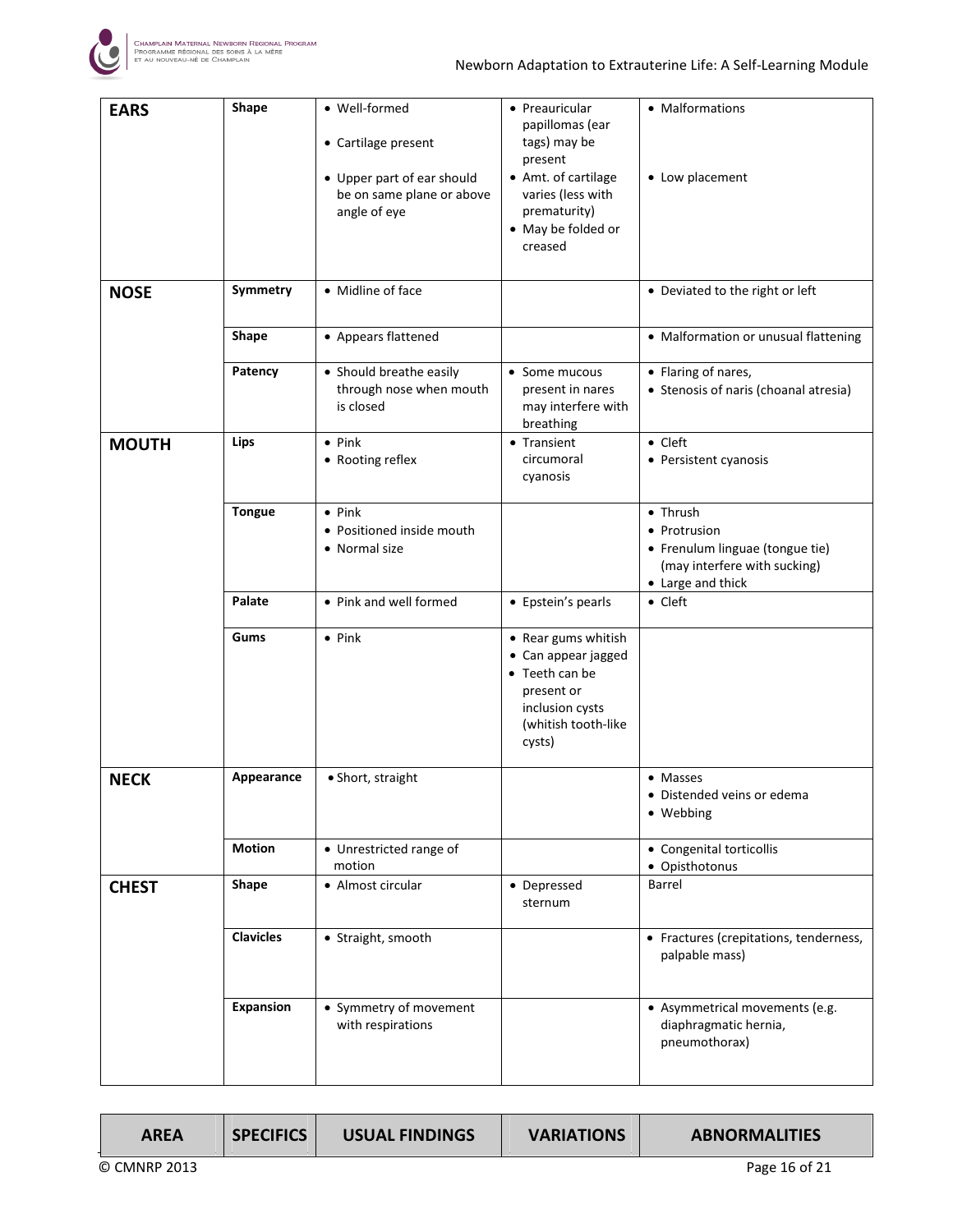

| CHEST (cont'd)     | <b>Respirations</b>              | $\bullet$ Rate 40-60/min                                                              |                                                                         | • Laboured breathing<br>• Grunting on expiration<br>• Retractions with respirations<br>• Tachypnea                                                             |
|--------------------|----------------------------------|---------------------------------------------------------------------------------------|-------------------------------------------------------------------------|----------------------------------------------------------------------------------------------------------------------------------------------------------------|
|                    | <b>Breast</b><br><b>Tissue</b>   | • Present in both sexes                                                               | • Excessive amount<br>of breast tissue<br>• Breast<br>engorgement       |                                                                                                                                                                |
|                    | <b>Nipples</b>                   | • Symmetrical placement of<br>nipples                                                 | • Presence of<br>supernumerary<br>nipples                               | Asymmetrical placement of nipples                                                                                                                              |
| <b>CIRCULATION</b> | <b>Heart Rate</b>                | • Rate 100-160 bpm<br>• Rate increased following<br>physical or emotional<br>stimulus |                                                                         | • Heart sounds heard on right side<br>(dextrocardia)<br>• Tachycardia                                                                                          |
|                    | <b>Capillary</b><br>refill       | $\bullet$ < 3 seconds                                                                 |                                                                         | $\bullet$ > 3-4 seconds (poor perfusion)                                                                                                                       |
|                    | <b>Murmur</b>                    | • Absent                                                                              | • Intermittent<br>during first few<br>days of life                      | • Persistent<br>• Muffled heart sounds<br>• Extra sound                                                                                                        |
|                    | <b>Pulses</b>                    | • Equal bilaterally                                                                   |                                                                         | • Absent or weak<br>• Bounding (PDA)<br>• Upper > lower                                                                                                        |
| <b>ABDOMEN</b>     | Shape                            | • Contour cylindrical and<br>relatively prominent<br>$\bullet$ Soft                   |                                                                         | • Asymmetry<br>• Distention<br>• Gastroschisis<br>• Bladder extrophy<br>• Localized bulging (e.g. hernia)<br>· Scaphoid abdomen (e.g.<br>diaphragmatic hernia) |
|                    | <b>Umbilical</b><br><b>Stump</b> | • Bluish white<br>• 3 vessels<br>• Dry within several hours<br>after birth            | • Umbilical hernia<br>may be present<br>and is usually<br>insignificant | • Abnormal redness<br>• Bleeding or oozingOdour<br>• Omphalocele                                                                                               |
|                    | <b>Sounds</b>                    | • Transient in first 24 hrs                                                           | • Intermittent                                                          | • Hypermobility                                                                                                                                                |
| <b>ANUS</b>        | Patency                          | • Normal position<br>• Dimpled or puckered<br>appearance                              |                                                                         | • Imperforated anus                                                                                                                                            |
|                    |                                  |                                                                                       |                                                                         |                                                                                                                                                                |

| <b>AREA</b>      | <b>SPECIFICS</b> | USUAL FINDINGS                 | <b>VARIATIONS</b> | <b>ABNORMALITIES</b>         |
|------------------|------------------|--------------------------------|-------------------|------------------------------|
| <b>GENITALIA</b> | Appearance       | Female<br>• Labia minora quite | $\bullet$ Smegma  | • Excessive vaginal bleeding |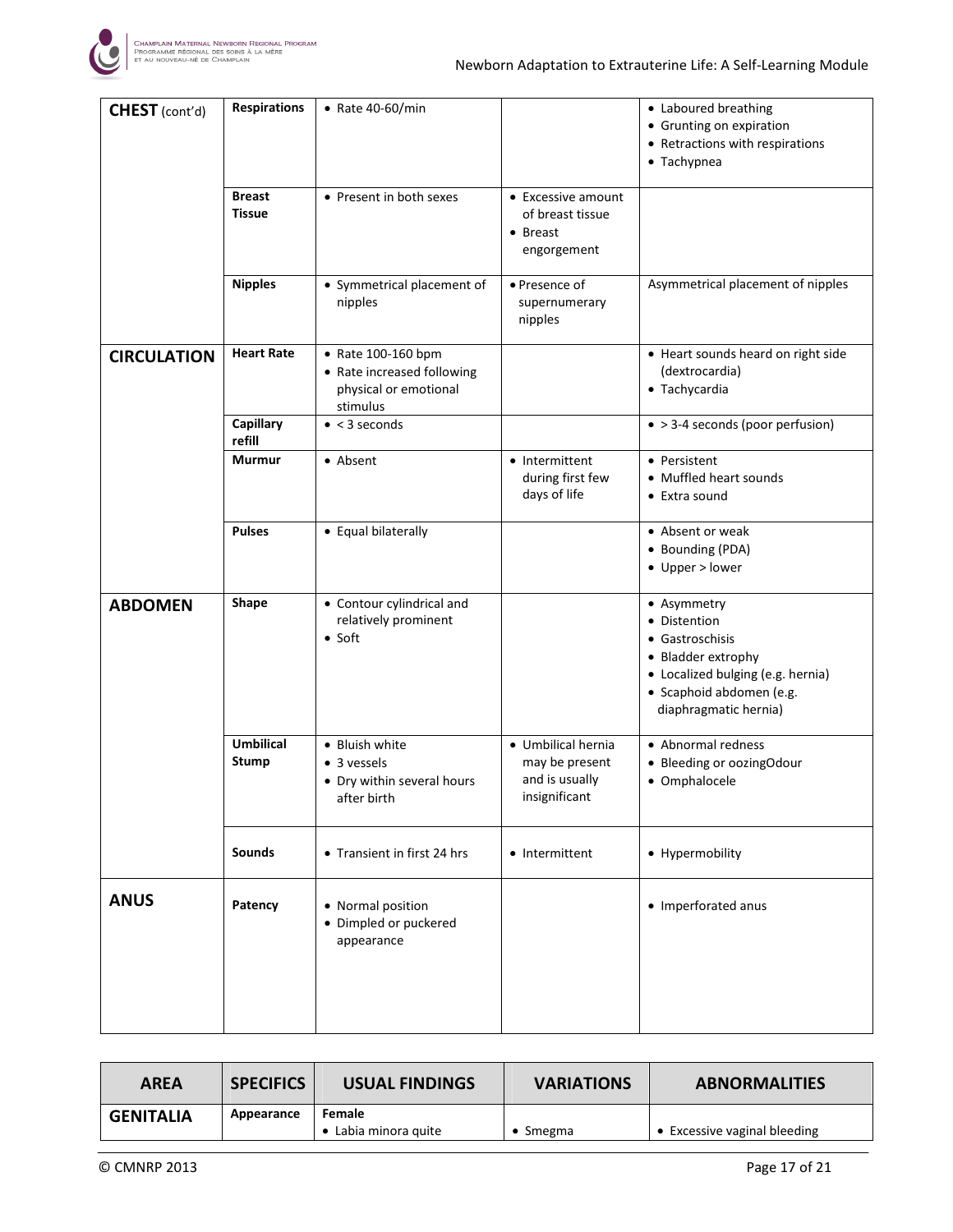

|                                                                                                 |                                                                    | prominent and protrude<br>over labia majora<br>Male<br>• Prepuce usually adherent to<br>the glands<br>• Testicles usually in scrotum<br>• Scrotum small and firm or<br>fairly loose, relaxed and<br>pendulous<br>• Meatal opening should<br>appear as a slit | · Vaginal discharge -<br>mucoid or blood<br>tinged<br>· Undescended<br>testicles on either<br>side                                                                                               | • Malformations (e.g. epispadias,<br>hypospadias, phimosis) Hydrocele<br>• Ambiguous (both male/female)                                                                                                        |
|-------------------------------------------------------------------------------------------------|--------------------------------------------------------------------|--------------------------------------------------------------------------------------------------------------------------------------------------------------------------------------------------------------------------------------------------------------|--------------------------------------------------------------------------------------------------------------------------------------------------------------------------------------------------|----------------------------------------------------------------------------------------------------------------------------------------------------------------------------------------------------------------|
|                                                                                                 | Appearance                                                         | • Generally flexed but can be<br>passively put through a full<br>range of motion<br>• Alignment of parts and<br>presence of all limbs and<br>extremities                                                                                                     | • May retain in utero<br>position when<br>sleeping                                                                                                                                               | • Limitation of movement in any<br>joint (e.g. fractures, paralysis).<br>• Presence of defects or missing<br>parts of all extremities (club feet,<br>webbing, palmar or plantar<br>simian crease, extra digits |
| <b>EXTREMITIES</b><br>This needs to be<br>moved up to<br>face the second                        | Color                                                              | • Acrocyanosis may last for<br>several hours after birth                                                                                                                                                                                                     |                                                                                                                                                                                                  | • Difference in colour or<br>temperature between the<br>extremities                                                                                                                                            |
| Appearance<br>above here and<br>Appearance and<br>color should<br>both go under<br>extremities. | Appearance<br>This one<br>should have<br>a heading<br>called: SKIN | $\bullet$ Pink<br>• Varies with race and ethnic<br>origin<br>• Remove bullet                                                                                                                                                                                 | • Hemangiomas<br>• Lanugo<br>• Milia<br>• Vernix caseosa<br>• Peeling<br>• Birthmarks<br>• Mongolian spots<br>• Petechiae (rapid<br>delivery)<br>• Meconium stained<br>• Erythemia<br>• Bruising | • Pallor<br>• Jaundice in $1st$ 24 hrs of life<br>· central cyanosis (e.g. cardiac,<br>neurological or respiratory<br>problem)<br>• Pustules<br>• Abrasions<br>• Lacerations                                   |
| <b>SPINE</b>                                                                                    | Appearance                                                         | • Spine straight, closed and<br>easily flexed                                                                                                                                                                                                                | • Pilonidal dimple<br>over coccygeal area<br>• Lanugo over<br>shoulders and back,<br>especially in<br>preterm infants                                                                            | • Malformations (e.g. spina bifida)<br>• Abnormal curvature of spine<br>• Pilonidal cyst or sinus<br>• Tufts of hair anywhere over the<br>spine, especially the sacrum (e.g.<br>spina bifida)                  |

(Creehan, 2008; Tappero & Honeyfielf, 2009; The Ottawa Hospital, 2006; Zaichkin & Askin, 2010)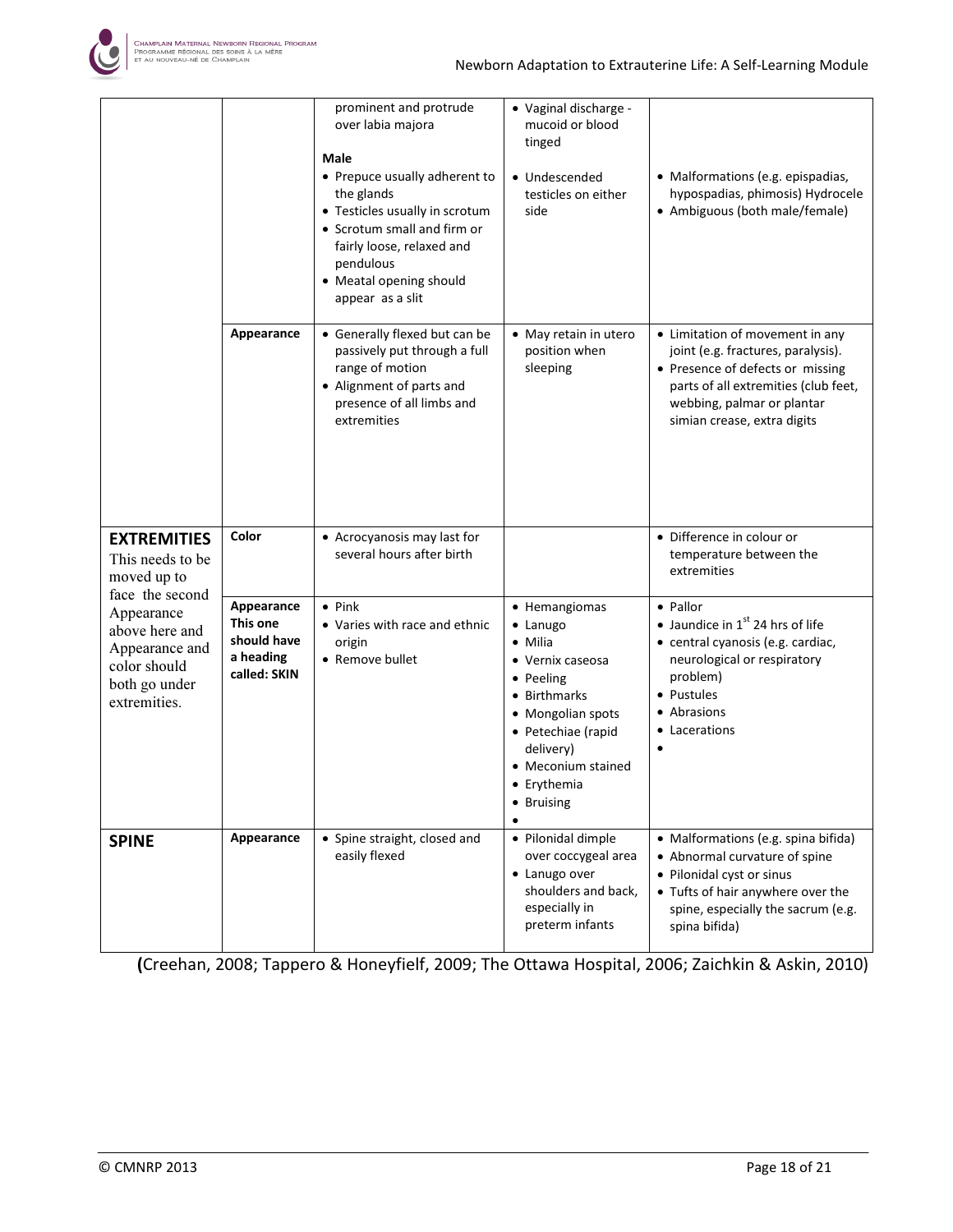# References

- ACoRN Editorial Board. (2010). Acute care of at-Risk Newborns: A resource and learning tool for health care Professionals. (1st ed.). Vancouver, BC: author.
- Alvaro, R. E. & Rigatto, H. (2005). Cardiorespiratory adjustements at birth. In: Avery's neonatalogy pathophysiology & management of the newborn ( $6<sup>th</sup>$  ed.) (pp. 285-303). Philadelphia, PA: Lippincott Williams & Wilkins.
- Askin, D. (2008). Newborn adaptation to extrauterine life. In: K. R. Simpson & P. A. Creehan (Eds). AWHONN's Perinatal Nursing (3rd ed.) (pp. 527-545). Philadelphia, PA: Lippincott Williams & Wilkins.
- Askin, D. (2009). Fetal-to-neonatal transition What is normal and what is not? Part 1: The physiology of transition. Neonatal Network, 28(3), e33-e40.
- Canadian Paediatric Society & College of Family Physicians of Canada. (2004). Routine administration of vitamin K to newborns. Retrieved from http://www.cps.ca/English/statements/FN/fn97- 01.htm
- Creehan, P. A. (2008). Newborn physical assessment. In: K. R. Simpson & P. A. Creehan (Eds). AWHONN's Perinatal Nursing (3<sup>rd</sup> ed.) (pp. 556-574). Philadelphia, PA: Lippincott Williams & Wilkins

Health Canada. (2000). Family-centred maternity and newborn care - National guidelines. Retrieved from http://www.phac-aspc.gc.ca/dca-dea/publications/fcmc06\_e.html

- Kattwinkel, J. (Ed.). (2010). Textbook of neonatal resuscitation (6<sup>th</sup> Ed.). Elk Grove, IL: American Academy of Pediatrics and American Heart Association.
- Kenner, C. (2003). Resuscitation and stabilization of the newborn. In C. Keener & J. QW. Lott (Eds.), Comprehensive neonatal nursing: A physiologic perspective (3<sup>rd</sup> ed.) (pp. 210-227). Philadelphia, PA: Saunders.
- Moore, E. R., Anderson, G. C., Bergman, N. (2007). Early skin-to-skin contact for mothers and their healthy newborn infants. Cochrane Database of Systematic Reviews, Issue 3. Art. No.: CD003519. DOI: 10.1002/14651858.CD003519.pub2.
- Service Ontario (2011). Health Protection and Promotion Act. R. S. O. 1990, Chapter H. 7. Retrieved from http://www.e-laws.gov.on.ca/html/statutes/english/elaws\_statutes\_90h07\_e.htm#BK39

The Ottawa Hospital (2006). Assessment of infant. Ottawa: Author.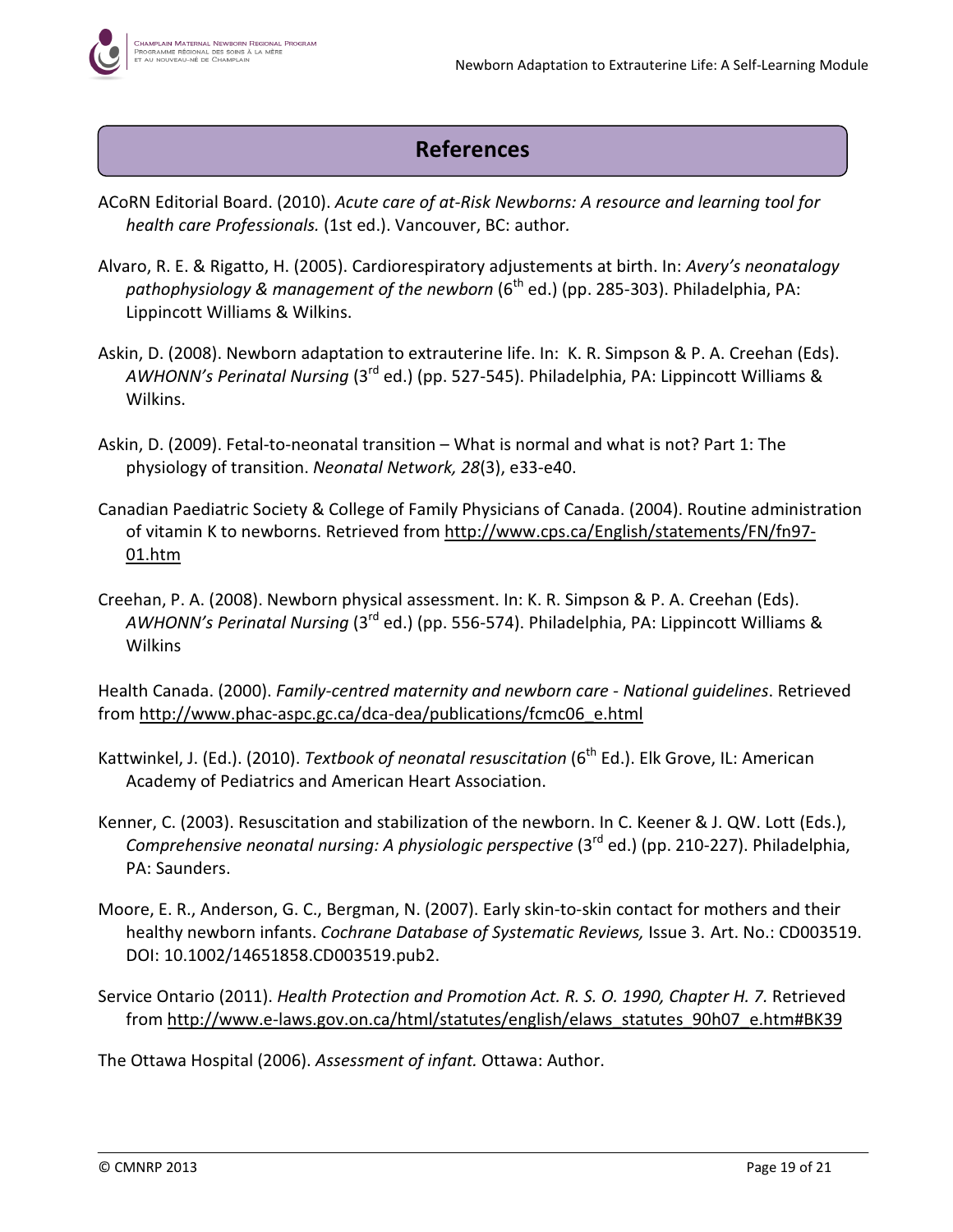Zaichkin, J., & Fraser, D. (2010). The healthy newborn. In: R. J. Evans, M. K. Evans, Y. M. R. Brown, & S. A. Orshan (Eds.).(2010). Canadian Maternity, Newborn, & Women's Health Nursing. (1<sup>st</sup> ed.) (773-851). Philadelphia, PA: Lippincott Williams & Wilkins.

## Resources

American Academy of Pediatrics - www.aap.org

Canadian Pediatric Society - www.cps.ca

- Champlain Maternal Newborn Regional Program (CMNRP) www.cmnrp.ca
- Evans, R. J., Evans, M. K., Brown, Y. M. R., & Orshan, S. A. (2010). Canadian Maternity, Newborn, & Women's Health Nursing.  $(1^{\text{st}}$  Ed.). Philadelphia, PA: Lippincott Williams & Wilkins.
- Merenstein, G. B., & Gardner, S. L. (2006). Handbook of Neonatal Intensive Care. (6<sup>th</sup> Ed.) St-Louis, MI: Mosby.
- Simpson, K. R., & Creehan, P. A. (2008). AWHONN's Perinatal Nursing (3<sup>rd</sup> Ed.). Philadelphia, PA: Lippincott Williams & Wilkins.
- Tappero, E. P. & Honeyfielf, M. E. (2009). Physical Assessment of the Newborn: A Comprehensive Approach to the Art of Physical Examination.  $(4^{th}$  ed.). Santa Rosa, CA: NICU INK Book Publishers.